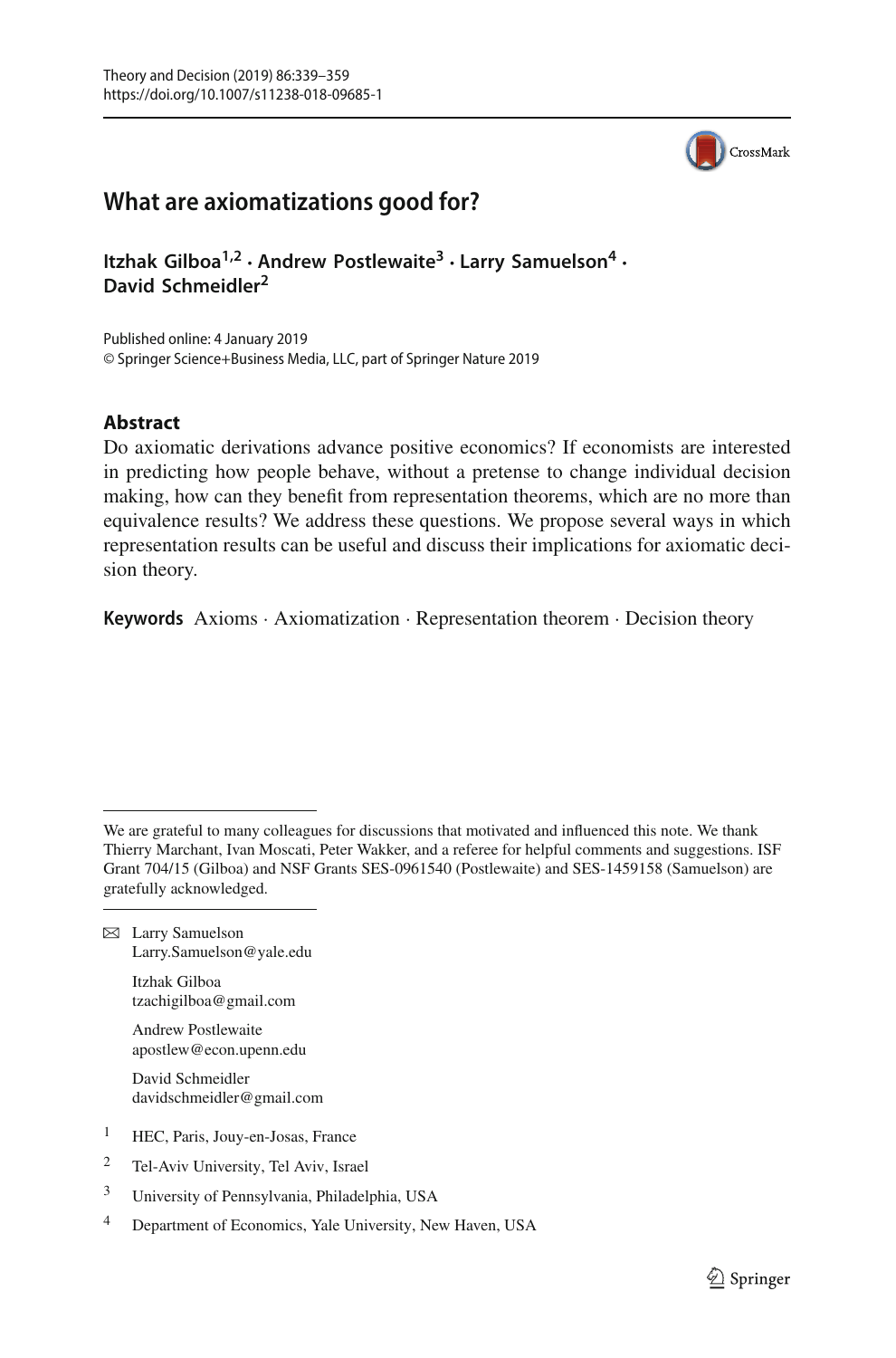# **1 Introduction**

Axiomatic decision theory was pioneered in the early twentieth century by Ramse[y](#page-19-0) [\(1926\)](#page-19-0) and de Finett[i](#page-18-0) [\(1931,](#page-18-0) [1937\)](#page-18-1) and achieved remarkable success in shaping economic theory. Bolstered by the axiomatic systems of von Neumann and Morgenster[n](#page-20-0) [\(1944\)](#page-20-0), Savag[e](#page-19-1) [\(1954\)](#page-19-1), and Anscombe and Auman[n](#page-18-2) [\(1963\)](#page-18-2), expected utility became the dominant model of individual decision making in economics. When the critiques of Allai[s](#page-18-3) [\(1952,](#page-18-3) [1953\)](#page-18-4) and Ellsber[g](#page-19-2) [\(1961](#page-19-2)) blossomed into a concerted effort to generalize or develop alternatives to expected utility, axiomatic foundations again played a key role. A remarkable amount of economic research is now centered around axiomatic models of decision, both in the classical framework of choices between lotteries or between "Savage acts" , and in other models of risk and uncertainty.

What have these axiomatizations done for us lately? Are they leading to advances in economic analysis, or are they perhaps attracting some of the best minds in the field to deal with difficult problems that are of little import? Why is it the case that in other sciences, such as psychology, biology, and chemistry, such axiomatic work is so rarely found? Are we devoting too much time to axiomatic derivations at the expense of developing theories that fit the data?

This paper addresses these questions. Section [2](#page-1-0) defines what is meant by an "axiomatization"—an axiomatization is an equivalence result relating a theoretical description of decision making to conditions on observable data. Section [3](#page-4-0) cites some standard justifications of the axiomatic exercise and sharpens the questions of the previous paragraph to our single central concern: how can economists who study how people behave benefit from an equivalence result?

Section [4](#page-6-0) provides our response, namely that axiomatic derivations are powerful rhetorical devices, and outlines several ways that axiomatic derivations of decision rules may be useful for economics, even when the decision models are interpreted descriptively.<sup>1</sup> Some real and imaginary case studies are discussed in Sect. [5,](#page-8-0) illustrating the role of axioms.

This discussion suggests two criteria, presented in Sect. [6,](#page-11-0) for judging which axiomatic work is most likely to be useful. Specifically, we hold that axiomatizations of general-purpose conceptual frameworks are probably more useful than axiomatizations of specific theories and that axiomatic models that describe rational behavior are likely to be more compelling than those describing specific instances of irrationality. Some concluding comments are offered in Sect. [7.](#page-16-0)

### <span id="page-1-0"></span>**2 What are axiomatizations?**

### **2.1 Representation theorems**

In the context of decision theory, an "axiomatization" refers to a mathematical theorem that relates a decision rule involving theoretical concepts to conditions on presumably observable data. The best known and influential examples are the axiom-

<span id="page-1-1"></span>See Dekel a[n](#page-19-3)d Lipman [\(2010](#page-19-3)) and Luce et al[.](#page-19-4) [\(1990](#page-19-4)) for related discussions.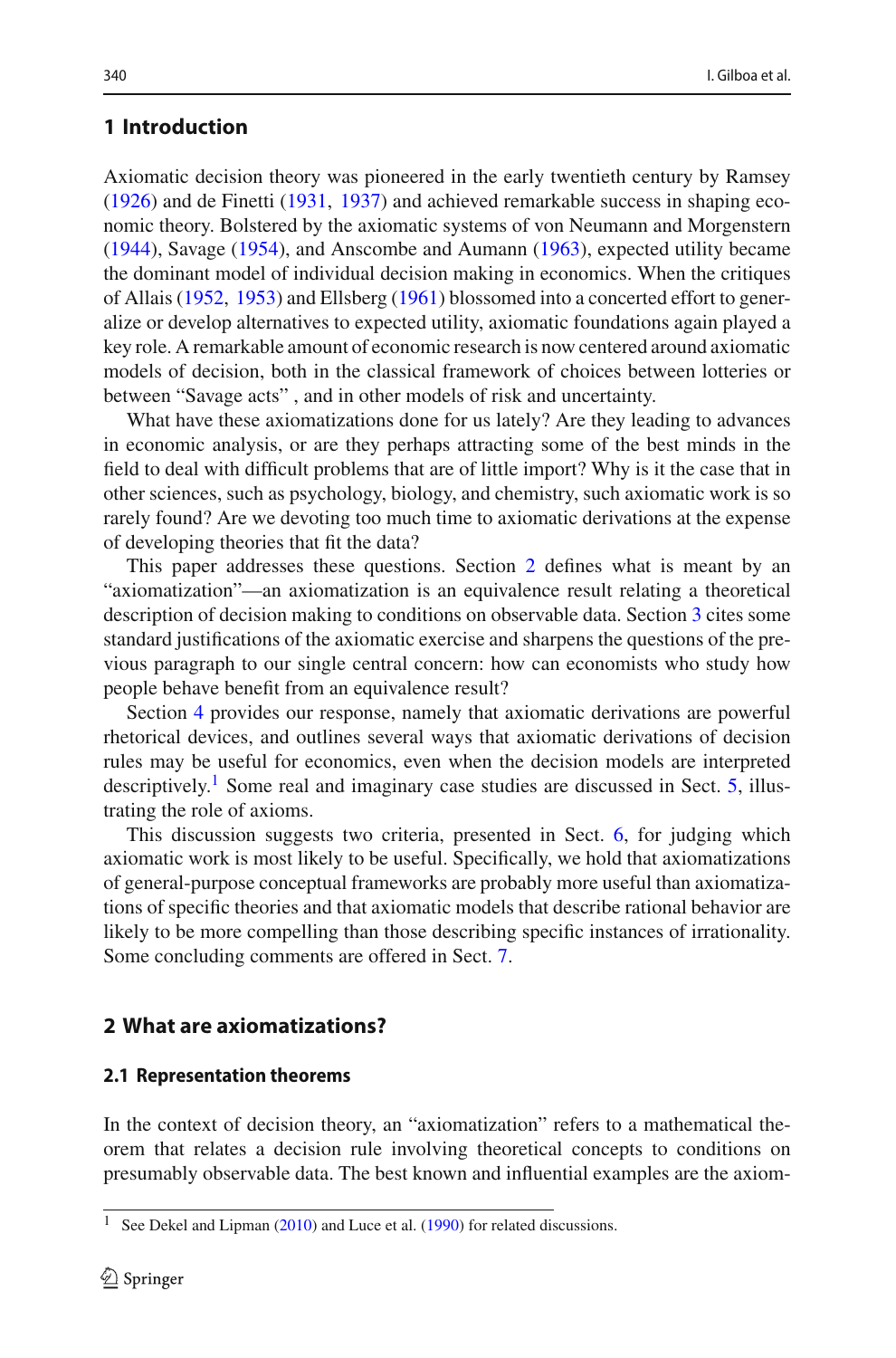atization of the decision rules of maximization of utility (Debre[u](#page-18-5) [1954](#page-18-5); Jaffra[y](#page-19-5) [1975\)](#page-19-5), of expected utility under risk (von Neumann and Morgenster[n](#page-20-0) [1944](#page-20-0); see also Herstein and Milno[r](#page-19-6) [1953](#page-19-6) and Marscha[k](#page-19-7) [1950\)](#page-19-7), and of subjective expected utility under uncertainty (Savag[e](#page-19-1) [1954\)](#page-19-1). In the first case, the derived theoretical concept is "utility" and in the second both "utility" and "subjective probability" are derived. In these examples, the presumably observed behavior is captured by a binary relation over alternatives, though other assumptions are also possible.

Such axiomatizations are also referred to as "representation theorems" . Typically, these also include results about the uniqueness of the mathematical representation of the data. In the famous examples cited above, the utility function for choice under certainty is unique only up to increasing transformations; the utility function for choice under risk or uncertainty, in the context of expected utility maximization, is unique up to positive affine transformations, and so forth.

There are many other usages of axiomatic systems. Some are less relevant to economics, such as axiomatizations of mathematical structures (the natural numbers, Euclidean geometry, etc.), and some belong to economic theory proper, such as axiomatizations of coalitional (cooperative) game theory or social choice solution concepts (the Shapley value, utilitarian social choice functions, and so on). These are not the topic of this paper. We focus here on the axiomatizations of decision models, relating theoretical constructs and choice procedures to presumably observable data.

### <span id="page-2-0"></span>**2.2 What is presumably observable?**

The assumption that a certain type of data "exist" in the sense of being observable is a primarily theoretical claim, made by scientists about reality. The reality consists of sources such as the Consumer Expenditure Survey published by the Bureau of Labor Statistics, reports of experiments that are run in labs, and so on. Scientists write a model in which the data are represented by formal objects, such as binary relations or choice functions. As in any act of modeling, mapping reality to formal objects typically leaves some room for interpretation. There can thus be a debate about what is observable. This is a scientific debate about the connection between data and models. It lies in the realm of the philosophy and methodology of economics more than in economics per se, but it is still scientific in that it deals with the degree to which formal models fit reality.

The question of the type of data that can be assumed observable in economics and decision theory has received much attention in recent years. For example, many textbooks in microeconomics present consumer theory as a special case of decision theory, where data are modeled as a binary relation, and this relation is then used to state conditions such as completeness, transitivity, and so forth. But two strands in consumer theory, motivated by considerations of observability, replace the notion of a binary relation by other formal models. One approach— "revealed preference"—argues that economists cannot observe choices between arbitrary bundles and that they can only observe selections from budget sets. In a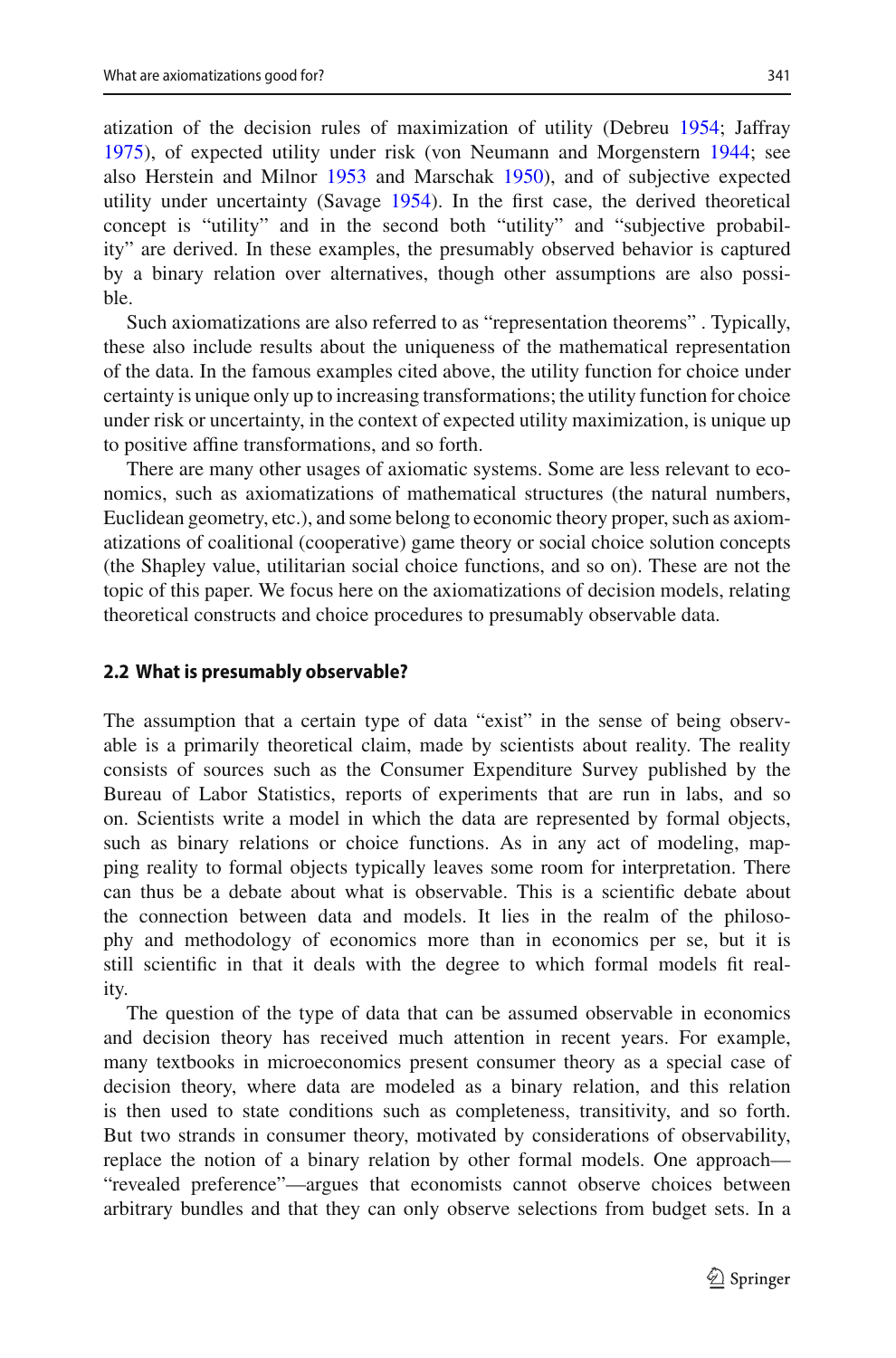sense, this approach holds that a binary relation is assuming too much. Another approach—"stochastic choice"—holds that real data actually contain much more information than a binary relation admits, because choices are probabilistic (whether between two alternatives or, more generally, out of finite sets of alternatives). Thus, this approach suggests that binary relations assume too little. In both cases the formal model differs from the binary relation model in what it assumes observable.[2](#page-3-0)

It should be taken for granted that the question of observability is a matter of degree, not of kind. Formal models invariably make some idealizations. For example, a formal model may assume that all data points are fully measured, while in reality some data are missing and need to be ignored or filled-in in a speculative way. Similarly, a model may ignore measurement errors, which are inevitable in reality. Beyond these problems, theory may require some idealizations. For example, the revealed preference approach in consumer theory assumes that consumer choices are observable for any income and price vector. This is undoubtedly closer to available data on consumer choice than is a binary relation defined over pairs of bundles. Yet, in reality, only a small subset of income and price values actually appear in the data, and some of the other values are unlikely to ever appear. Echoing an observation made by Marshall [\(1920](#page-19-8), Book III, Chapter IV.8), we do not expect to observe household demand for the case in which the price of a car is \$10 and the price of gasoline is \$5,000 a gallon. Most people would even be hard-pressed to provide any subjective estimate of their demand under such conditions. Indeed, any workable formal model of the available data has to make some concessions to elegance and generality at the expense of realism.

Questions of observability are also intimately related to questions of relevance and external validity. For example, economists tend to mistrust non-choice data, such as self-report measures. Sometimes the issue at stake is the construct that is being measured (as in the case of subjective well-being), and sometimes it is the validity of the answers given in a questionnaire and their relevance to actual choices (as in the case of measuring the value of endangered species).

Economists tend to prefer axiomatizations that are based on data that are observable, but also that are as close as possible to the types of data economic analysis attempts to explain. For example, an axiomatization of subjective probability which is based on a self-reported "more likely than" relation over pairs of events is generally considered to be less satisfactory than another, based on a "preferred to" relation over pairs of acts. This preference may be justified by doubting the reliability of self-reported likelihood judgments (which can be viewed as a question of observability) or by questioning their relevance to real economic choices (which is akin to external validity). In any event, for the discussion that follows it is important to recall that an axiomatization makes not only explicit assumptions about regularities in the data, but also implicit ones about the data available.

<span id="page-3-0"></span><sup>2</sup> It is interesting to observe that both approaches date back to the 1950s at the latest (see, e.g., Luce and Suppe[s](#page-19-9) [1965](#page-19-9) on stochastic choice), but that they recently seem to have moved to center stage after several decades in which they received less attention.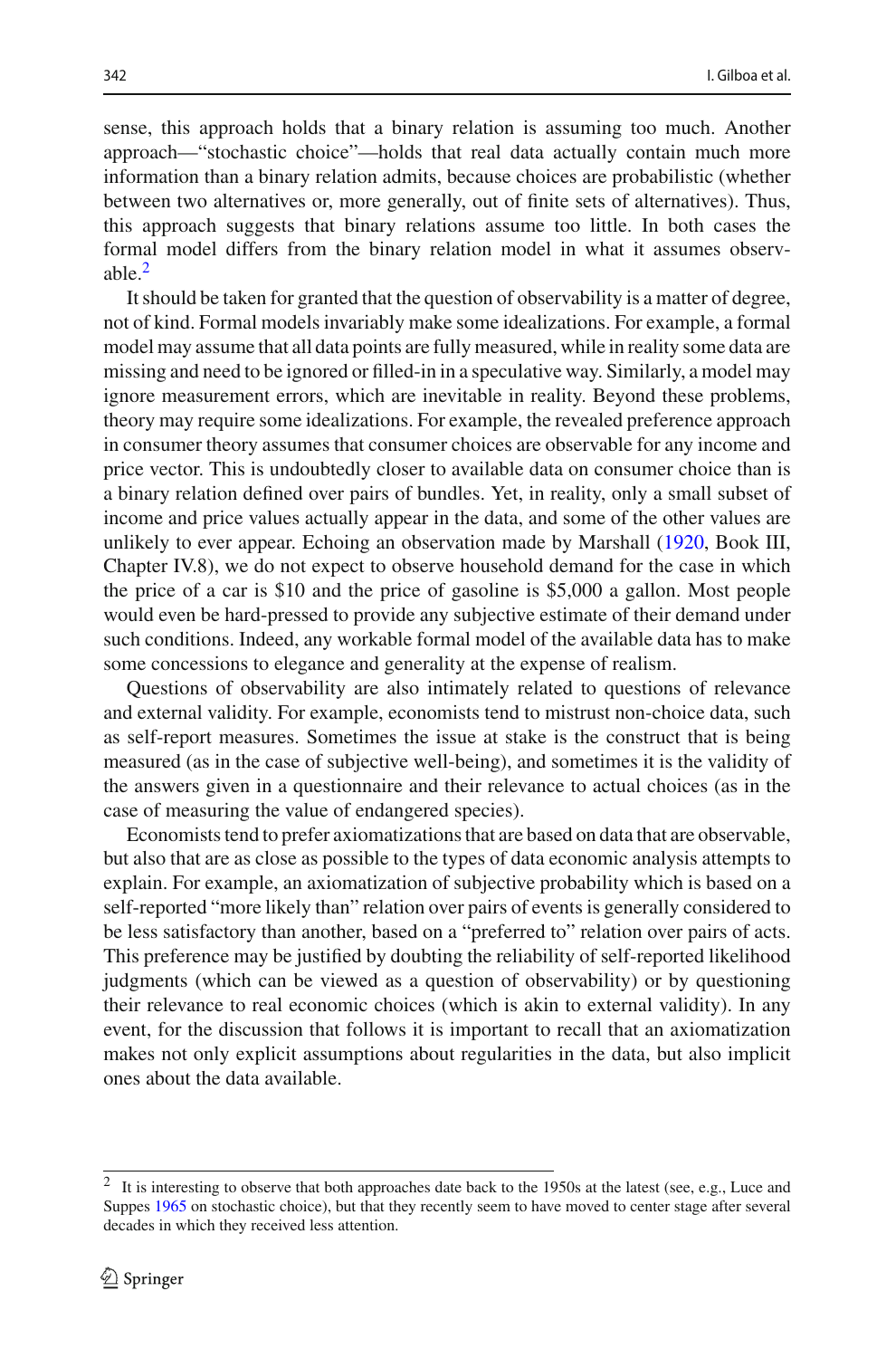### <span id="page-4-0"></span>**3 Goals of axiomatizations**

What are axiomatizations good for? Relatedly, one may ask, why do we see so many representation theorems in the economic literature? We distinguish between three types of justifications. The first has to do with the methodology and philosophy of economics; the second with normative applications of decision theory; and the third with descriptive decision theory.

### **3.1 Meta-scientific**

One reason to seek axiomatizations that relate theoretical concepts to observables goes back to the logical positivists' Received View (summarized in Carna[p](#page-18-6) [1923](#page-18-6)) and to Popper's [\(1934](#page-19-10)) notion of falsifiability. Taken together, we obtain two dicta that were adopted by economists in the 1920–1950s: any theoretical concept should be related to observables, and any theory should be falsifiable. Much like the often-raised example of physics, and much unlike the severely criticized example of psychoanalysis (see Loewenstei[n](#page-19-11) [1992\)](#page-19-11), the discipline of economics embraced the axiomatic approach. Axioms on observed choice ensured that theoretical concepts referring to mental phenomena that are not directly observable, such as "utility" and "probability", have concrete meanings as well as algorithms for their measurement. This in turn guaranteed that theories formulated in these terms would have clear empirical implications and terms of falsifiability.<sup>[3](#page-4-1)</sup>

### **3.2 Normative**

When considering normative decision theory, as in the case of normative economics at large, the role of axioms is obvious and compelling. They can help the economist (or decision theorist) to convince the people she addresses that they would indeed like to follow her recommendation, or can call attention to weaknesses of a model. To consider a simple example, suggesting to people that they should maximize a utility function might seem weird in various contexts, especially when emotions are considered. Many listeners might suspect that the idea of quantifying anything and everything, and of maximizing functions when human values or emotions are at stake is the result of over-mathematization, showing poor understanding of human nature if not worse. Simple axioms such as completeness and transitivity, by contrast, are likely to be accepted by most listeners. A mathematical theorem stating that these two axioms are equivalent to behavior that can be described by utility maximization is then a powerful rhetorical device. It may at the very least present the utility maximization approach in a kinder light. Further, it can also convince some decision makers to

<span id="page-4-1"></span><sup>&</sup>lt;sup>3</sup> We refer to this type of justification as "meta-scientific" as it involves modeling of the work of scientists, as described in Sect. [2.2.](#page-2-0) above. It is not part of the work of the applied economist who attempts to explain or to shape economic reality; rather, it is part of the work of the philosopher or sociologist of science, who attempts to verify that the aforementioned economist does not use ill-defined terms and does not develop irrefutable, meaningless theories.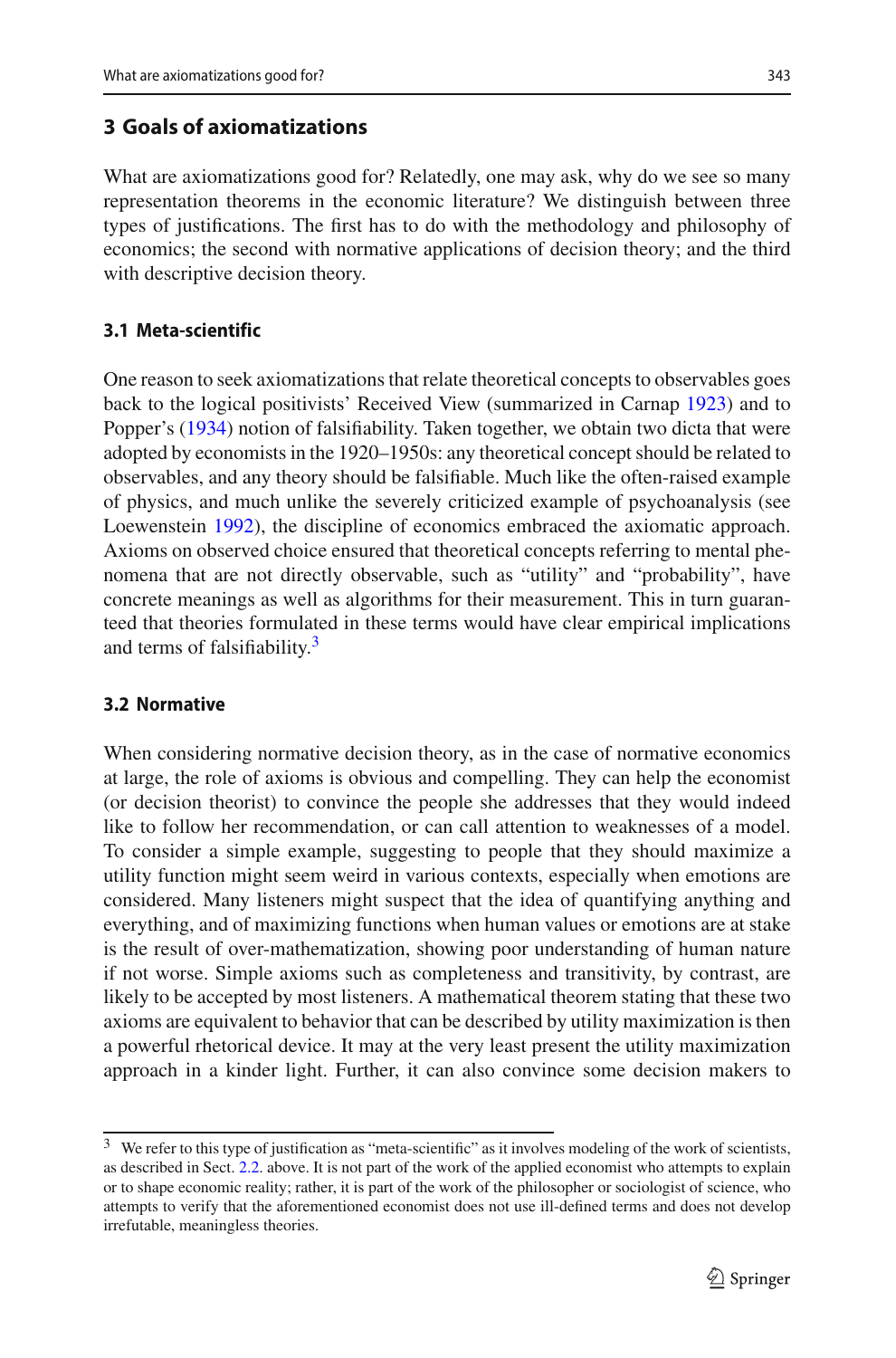make the extra step and attempt to assess their own utility functions in the hope of guaranteeing that their choices are consistent.

Similarly, axiomatic systems such as von Neumann and Morgenster[n](#page-20-0) [\(1944\)](#page-20-0) or Savag[e](#page-19-1) [\(1954\)](#page-19-1) might convince people that the way *they would like to make decisions* in the face of risk or of uncertainty is by maximization of expected utility. Clearly, not all axiomatic systems are equally compelling, and not all those that are compelling in some contexts are also in others. $4$  But there is little doubt that axioms are of paramount importance for normative applications of decision theory.

We mention in passing that the same argument would apply to axiomatic systems in social choice, welfare economics, coalitional game theory, intertemporal choice and related areas. In these fields the axioms are not used for representations of presumably available data by theoretical models; rather, they are about social choice and attempt to capture considerations of fairness, optimality, etc. Yet, the value of axioms as a rhetorical device in these cases is similar to the case of normative decision theory.

### **3.3 Descriptive**

The question we wish to focus on is whether representation theorems are useful to economics as a descriptive science. After all, the meta-scientific interpretation of such results is methodological and of little relevance for most working economists. And, while the normative applications of decision theoretic models are sometimes important for economics (as in guiding government decisions), many economists view themselves as dealing only with positive questions. Further, even when normative economics is concerned, most economic analysis takes individual agents' preferences as given, as in the case of optimal taxation. Thus, for many if not most economists the normative justification of representation theorems has limited appeal. Economists would readily see why management, as an academic field, should be interested in such results, but would be left wondering why should they.

It is common to argue that axiomatic systems can prove useful also for descriptive purposes. Indeed, such systems can help delineate the scope of applicability of a given theory and can serve as guides for the development of experiments to test it. When a theory is refuted by data, axioms may help in identifying which parts of the theory are the weaker ones and might, therefore, be the first to be replaced or generalized.

Observe, however, that all of these goals are actually meta-scientific. They do not say something about the reality modeled, but about the work of the scientist who models it. A common approach to assessing a theory is to break it into its more manageable axiomatic components and then to investigate these components. But the axioms themselves have no effect on the content of the theory or how well the theory serves as a description. We can thus finally sharpen our question: do representation theorems help economics as a descriptive science, and if so, how?

It would seem that there is a simple argument for a negative answer: representation theorems are mathematical characterization results. Ideally, they show the equivalence of two mathematical representations of the data. For example, any data set of choices in

<span id="page-5-0"></span><sup>4</sup> Specifically, we refer to Gilboa et al[.](#page-19-12) [\(2009,](#page-19-12) [2012\)](#page-19-13) who discuss the appeal of Savage's axioms and the importance of the state space to which they are applied.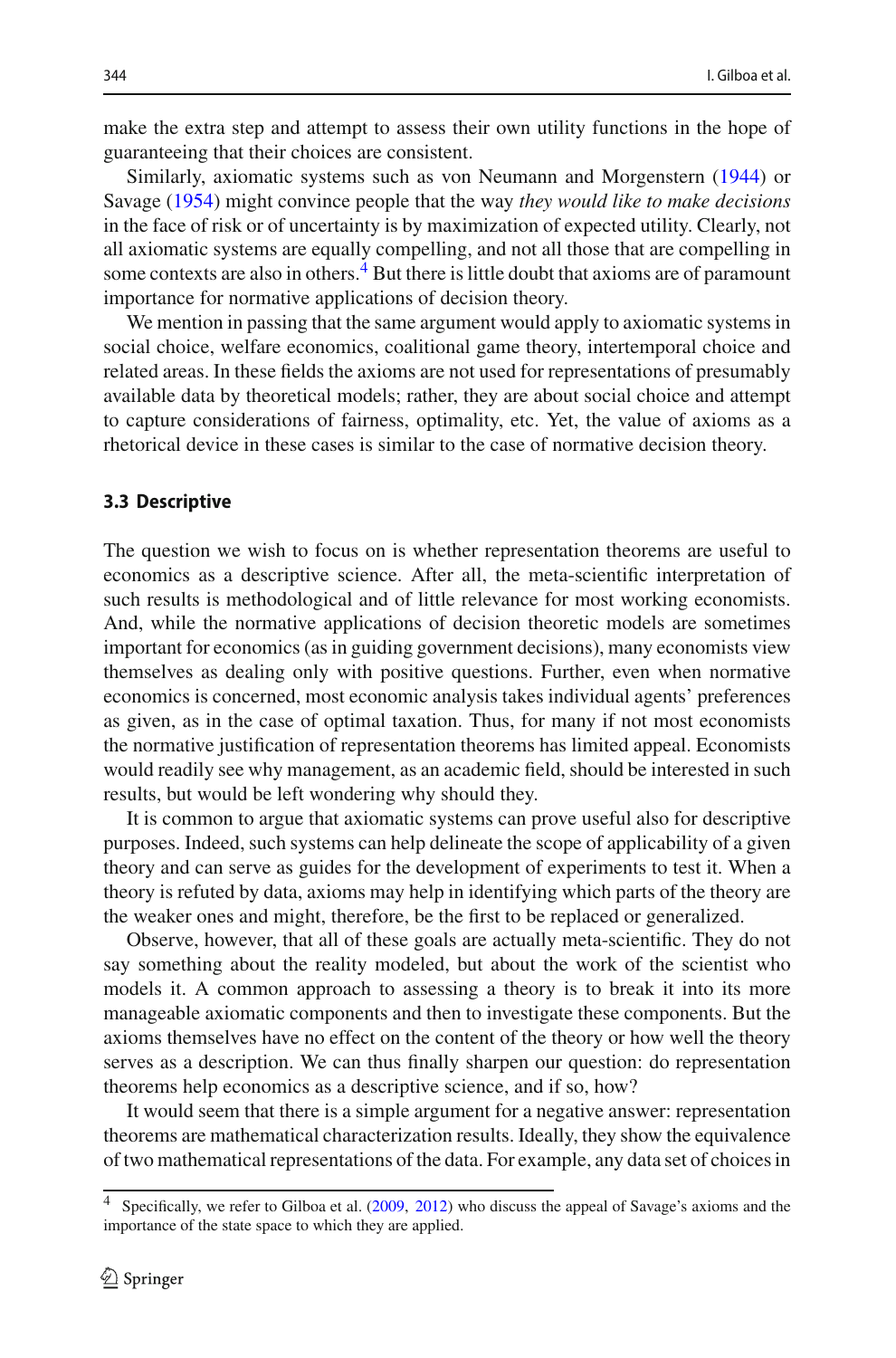which completeness and transitivity hold can be represented by utility maximization, and vice versa. Thus, whether a given data set refutes the theory of utility maximization is independent of the way this theory is represented. If we have panel data, with multiple choices made by different individuals, if we find that 78% of the individuals do not refute utility maximization, we know that 78% of them do not refute the axioms that are equivalent to utility maximization. If we wish to compare the theory of utility maximization to a competing theory (say, Simon's satisficing, Simo[n](#page-20-1) [1957](#page-20-1)), the theory that fits the data better would not depend on its representation. Indeed, a decision theorist who attempts to improve upon a theory might be interested in the axioms it satisfies; but why would an economist who only wishes to use the theory for economic predictions or recommendations be interested?

# <span id="page-6-0"></span>**4 Rhetoric**

Casual observation, as well as introspection, suggests that axiomatizations enhance and deepen our understanding of economic models. They provide insights into these models and help economists realize what their models actually assume. Admittedly, characterization theorems are useless for those who can immediately see all tautologies, but the rest of us can use an axiomatization in order to better understand "what they buy" when they adopt a specific model.

The question still remains, however, how do understanding and insights help economists in better describing an economic environment. With or without enhanced understanding, a theory is just as accurate a description of the data in any mathematically equivalent representation. How do the insights provided by an axiomatization result in better predictions, then?

We argue that axiomatizations, and the insights they provide, can be powerful rhetorical devices. We use here "rhetoric" not in the negative sense, referring to tricks that are designed to win an argument, but in the positive sense, referring to tools of reasoning that a person would be truly convinced by, and might use herself next time she debates the issue.<sup>[5](#page-6-1)</sup> The most powerful tool one can use to convince others is logic, or, more generally, mathematics. Axiomatizations, relying on mathematical theorems, can potentially be useful rhetoric.<sup>6</sup> While the value of rhetoric is clear for normative applications, it is not so obvious for descriptive ones. Our question is, therefore, why do we let axiomatizations convince us that a theory is more or less plausible? Why not circumvent the axioms and compare the theory directly to the data? We describe three scenarios in which axiomatization may be useful in such a debate, alongside available data.

<span id="page-6-1"></span><sup>5</sup> This is in line with our views of economic models as rhetorical devices (see Gilboa et al[.](#page-19-14) [2014](#page-19-14), [2106](#page-19-15)). Our focus here, however, is on the choice of modeling tools rather than on specific models.

<span id="page-6-2"></span><sup>6</sup> Axiomatizations that are effective as rhetorical devices can also be thought of "framing effects": a decision rule that may appear unreasonable in one representation may be more compelling in another.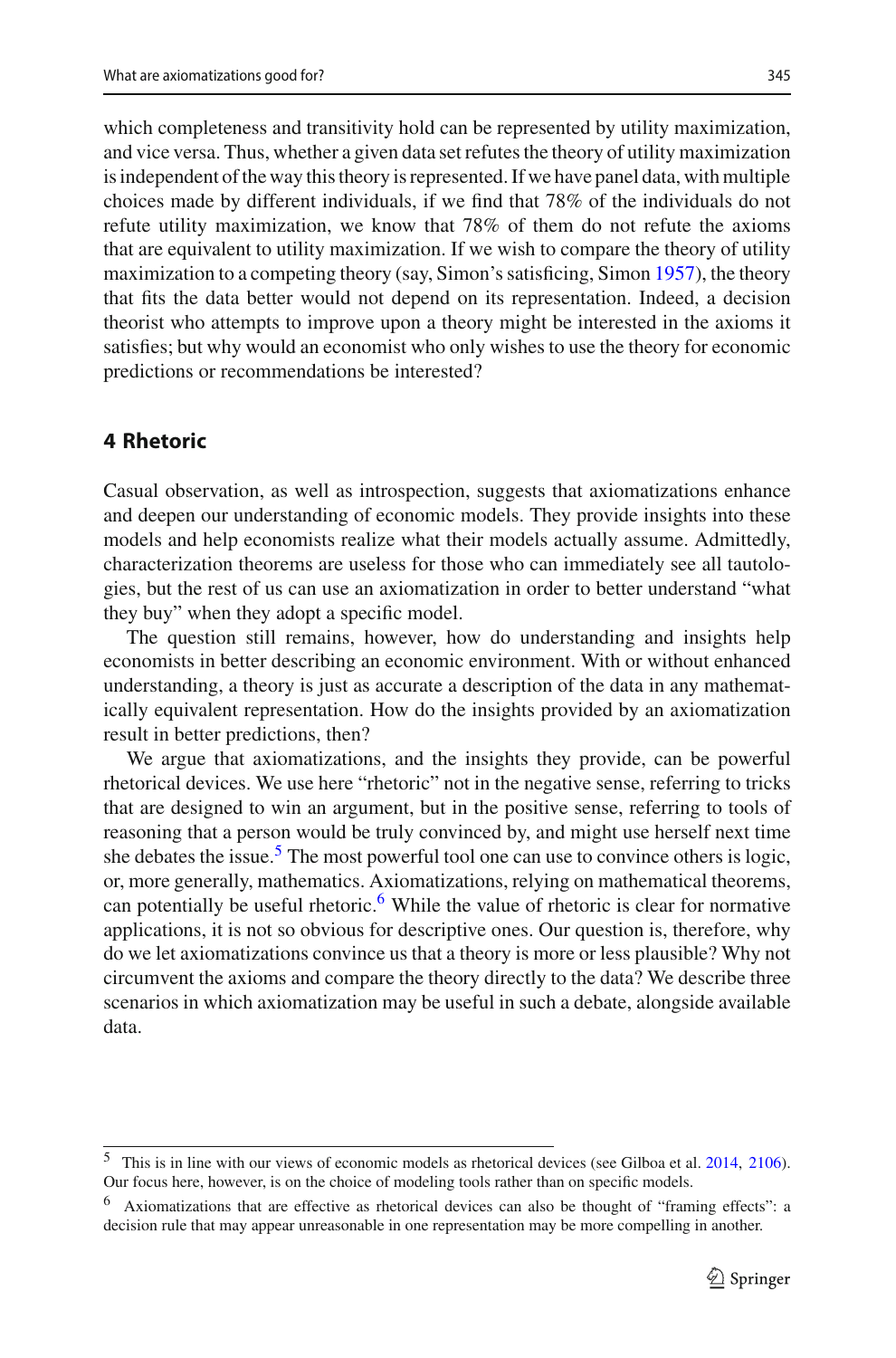### **4.1 Undeveloped theories**

One case in which scientists may select models by their inner logic or elegant properties rather than by their fit to the data and parsimony occurs when theories have not yet been developed, and the scientists are looking for a conceptual framework within which theories will be developed. In this case we think of axiomatic systems as a way for one economist to convince herself or others that a particular model is more promising than another. The question, "why not see which theory fits the data better" is answered, quite simply, by "it's too early to tell".

# **4.2 Failed theories**

It is widely accepted that concrete, quantitative theories in the social sciences cannot boast the level of accuracy that is attained by theories in the natural sciences. In some cases there is an acceptance of the fact that all such theories are bound to have counterexamples. What does this leave economists with? In particular, when asked to make predictions about markets or growth, or to provide advice about interest rates and unemployment benefits, what theory of individual behavior can economists employ to base their answers on? In such circumstances, economists are led to ask, which of all the wrong theories is perhaps the least wrong for the purpose of the discussion at hand? And in making such judgments, axiomatic systems may prove helpful.

# **4.3 Untestable theories**

A related scenario in which axiomatizations can be helpful arises out of the inability to directly test theories. For example, suppose that one is interested in traders' behavior under stress, when the stakes are high. Suppose that empirical data do not allow an identification of specific factors such as risk aversion parameters. One may use experimental results in an attempt to isolate such a factor, but the external validity of the experiment would be low: the stakes and psychological stress would necessarily be much lower in the lab than in real life. Attempting to run a more realistic experiment, perhaps with a poorer population (for which the experiment's stakes might be high) might run into ethical problems. In short, there is no practical way to test the desired effects in a lab. Here, again, axiomatic systems might be of help as a rhetorical substitute for data, helping economists convince each other that a certain theory makes (or does not make) sense.

Notice that the last two types of reasons often overlap. Specific theories of human behavior can often be tested, perhaps in lab experiments, and some of them can be reasonably accurate within their intended domain. However, economists are often interested in theories that have implications for situations that are inherently difficult to experiment with (such as macroeconomic events) and for phenomena in which individuals' behavior is hard to isolate in a controlled way. These theories can be regarded as failed theories, because they falter in the situations to which they are applied, or as "untestable theories", because these situations are so complicated as to render testing impossible.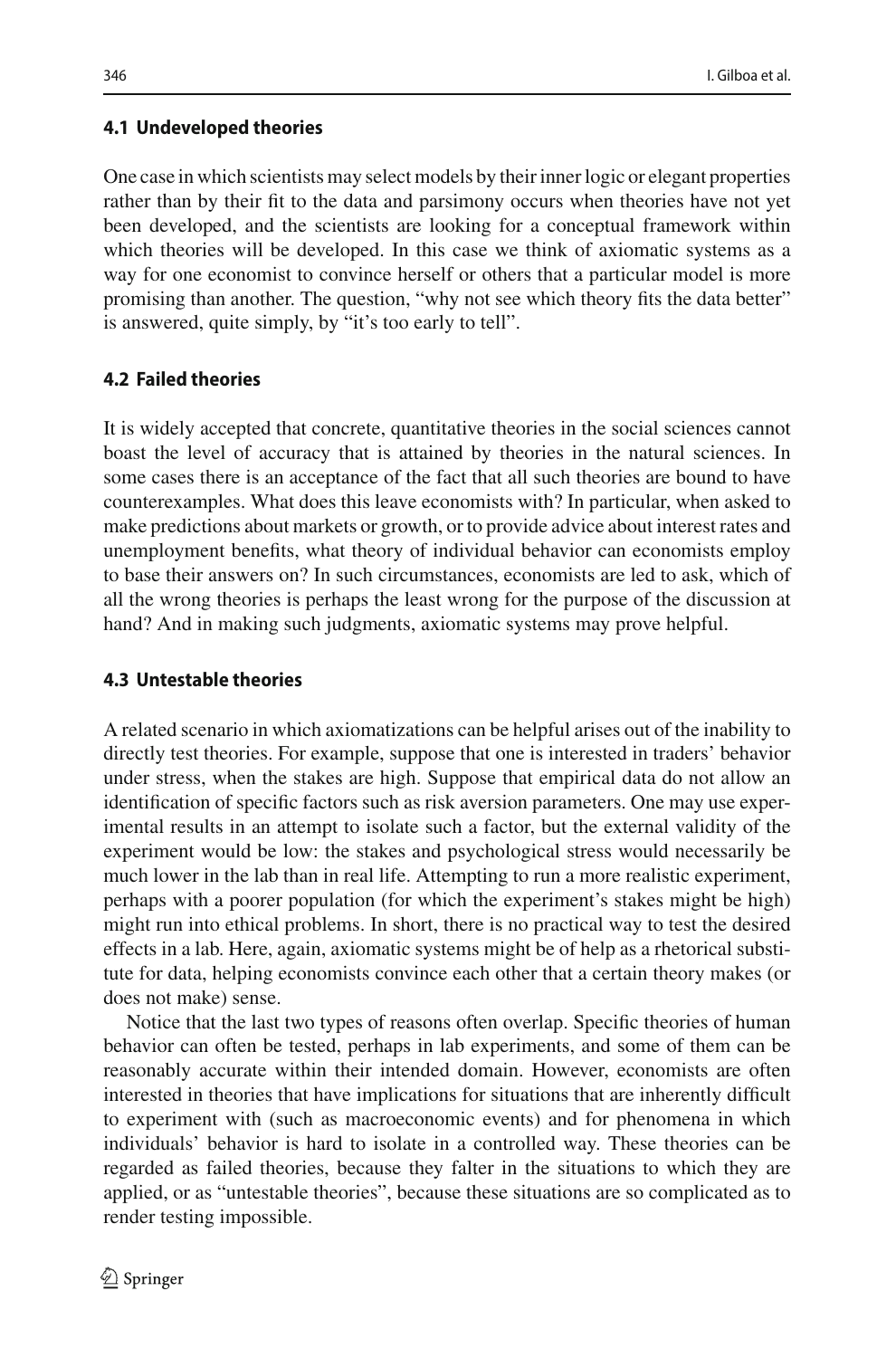# <span id="page-8-0"></span>**5 Case studies**

We devote this section to case studies, illustrating the three types of justifications described above. Each case is presented as a representative of one of the justifications, though it can also be viewed as illustrating others.

### **5.1 Expected utility theory: undeveloped theories**

The debate during 1948–1951 over the theory of expected utility maximization under risk is a fascinating example of the role of axioms in choosing a conceptual framework before actual theories are developed within the framework. As Moscat[i](#page-19-16) [\(2016\)](#page-19-16) describes, luminaries of economics, including Paul Samuelson, Jacob Marschak, and Harry Markowitz, did not see expected utility theory as *the* normative or descriptive model of decision under risk. They tended to view expected utility theory as an instance of convex preferences to which no special status should be attributed. They were convinced that expected utility should be the benchmark model by arguments, especially letters and personal communications from Leonard Savage, involving the von Neumann and Morgenster[n](#page-20-0) [\(1944\)](#page-20-0) axioms, including the ability to derive the independence axiom from Savage's sure-thing principle.<sup>7</sup>

Imagine we could be privy to these discussions. The people involved were basically restructuring economic analysis, using mathematics and statistics in ways that had not been attempted before them. They surely knew that, in the best of cases, they were launching a long-term project that many young economists would join in generations to come. Thus, they were probably asking themselves, which tools should we equip the young generation with to cope with problems of economics? Constrained optimization and utility maximization were accepted as unrivaled tools for modeling rational behavior—but how does one deal with risk? Clearly, it was way too early at this point to say, "let's see how this formula copes with problems of information economics, and to what extent it is a good approximation of human behavior".<sup>8</sup> Neither the explanatory power of expected utility theory for economic modeling nor its violations in experiments could be fully foreseen at the time. And, in the absence of data about the successes of the theories that would one day be developed using the conceptual framework, one had to find other ways of evaluating this framework. Axiomatic analysis proved to be a very powerful tool in this debate.

<span id="page-8-1"></span>As pointed out to us by Ivan Moscati, these and other leading economists varied in their motivation and in their views of expected utility as a normative and/or descriptive model of choice. We thank a referee for pointing out that economists at the time were apt to blur the distinction between normative and descriptive models. For example, Arrow [\(1951](#page-18-7), p. 406) writes that, "In view of the general tradition of economics, which tends to regard rational behavior as a first approximation to actual, I feel justified in lumping the two classes of theory together." One contribution of Kahneman and Tversk[y](#page-19-17) [\(1979](#page-19-17)) was to argue that descriptive models can be improved by not insisting they be normative.

<span id="page-8-2"></span><sup>&</sup>lt;sup>8</sup> Moscat[i](#page-19-18) [\(2018\)](#page-19-18) describes early empirical investigations of the expected-utility axioms.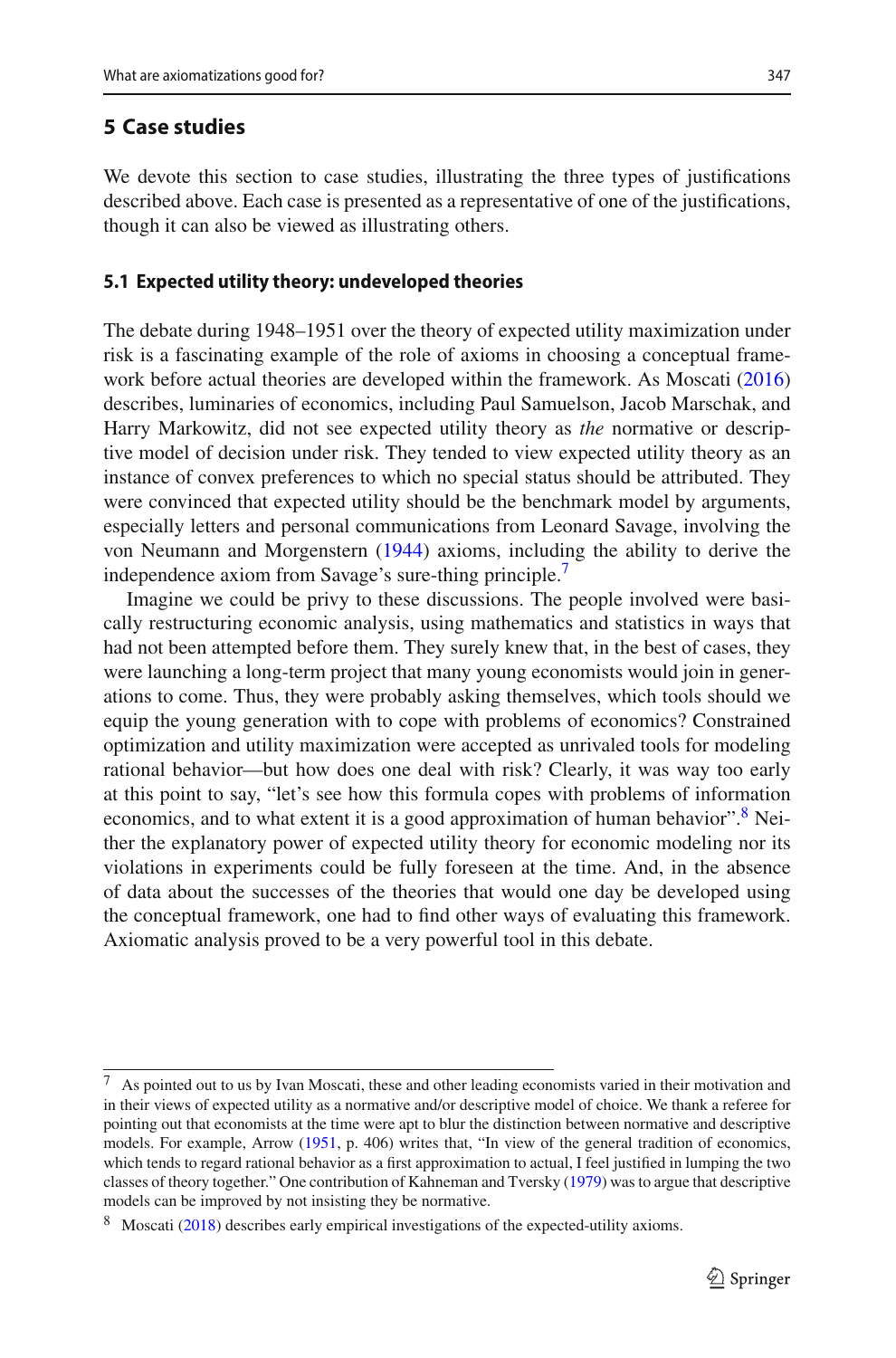#### **5.2 Utility maximization: failed theories**

Consider the following (imaginary) scenario: In the context of a debate over markets, an economist raises the first welfare theorem and points out that *competitive* markets have the advantage of leading to Pareto efficient allocations, where the latter are defined in terms of the agents' utility functions. There are many reasons why this argument may fail to convince a skeptic of the virtues of competitive markets. The skeptic may question the assumptions of the competitive model, such as price-taking behavior and prefect information. Similarly, the skeptic may question the assumption that each agent acts as if maximizing a utility function. Most people do not appear to constantly calculate utilities or take derivatives. Why should we think of them as utility maximizers? And if they do not maximize utility, we cannot even define Pareto optimality, let alone rely on agents making "optimal" choices given budget constraints. Then why should we heed the arguments of an economist who studies a market populated by utility maximizing agents?

The economist may parry this criticism of utility maximization with an appeal to axioms, arguing, "OK, admittedly, there are many assumptions involved in my argument. But the assumption that people behave as if they maximize a utility function isn't as demanding as it appears to be—I'm essentially arguing only that people's choices satisfy transitivity." And indeed, the claim that (for the most part and especially when important decisions are involved) people make transitive choices sounds much more compelling than that they maximize a utility function.

Observe that utility maximization has not proven to be a generally correct theory. If it had, the economist's argument using the first welfare theorem would have been much stronger. And, importantly, it would not have depended on the way the theory was represented, by a mathematical formula or by behavioral axioms. But this is not the case. There are too many violations of the basic assumptions of utility maximization to say that it has been "proven to be correct".<sup>[9](#page-9-0)</sup> Unfortunately, no other theory has proven to be correct either. The state of the art seems to be that any specific theory of behavior may at best "work" in some set-ups, but fail in others. Indeed, Amos Tversky used to say, "show me the axiom and I'll design the experiment that refutes it".

Given this state of the art, economists who are asked to make predictions and/or recommendations have to choose among theories that are known not to be as precise as one would have wished. And, while theories of individual decision making are typically tested in lab experiments, economists are asked to project from experimental results to relevant economic set-ups, using their judgment and common sense. When these subjective inputs are concerned, there is no surprise that axiomatizations can have an effect.

<span id="page-9-0"></span>Among the best known violations of expected utility theory, preference reversals strike at the heart of the transitivity axiom. See Lichtenstein and Slovi[c](#page-19-19) [\(1971\)](#page-19-19), Lindma[n](#page-19-20) [\(1971\)](#page-19-20) and Grether and Plot[t](#page-19-21) [\(1979\)](#page-19-21).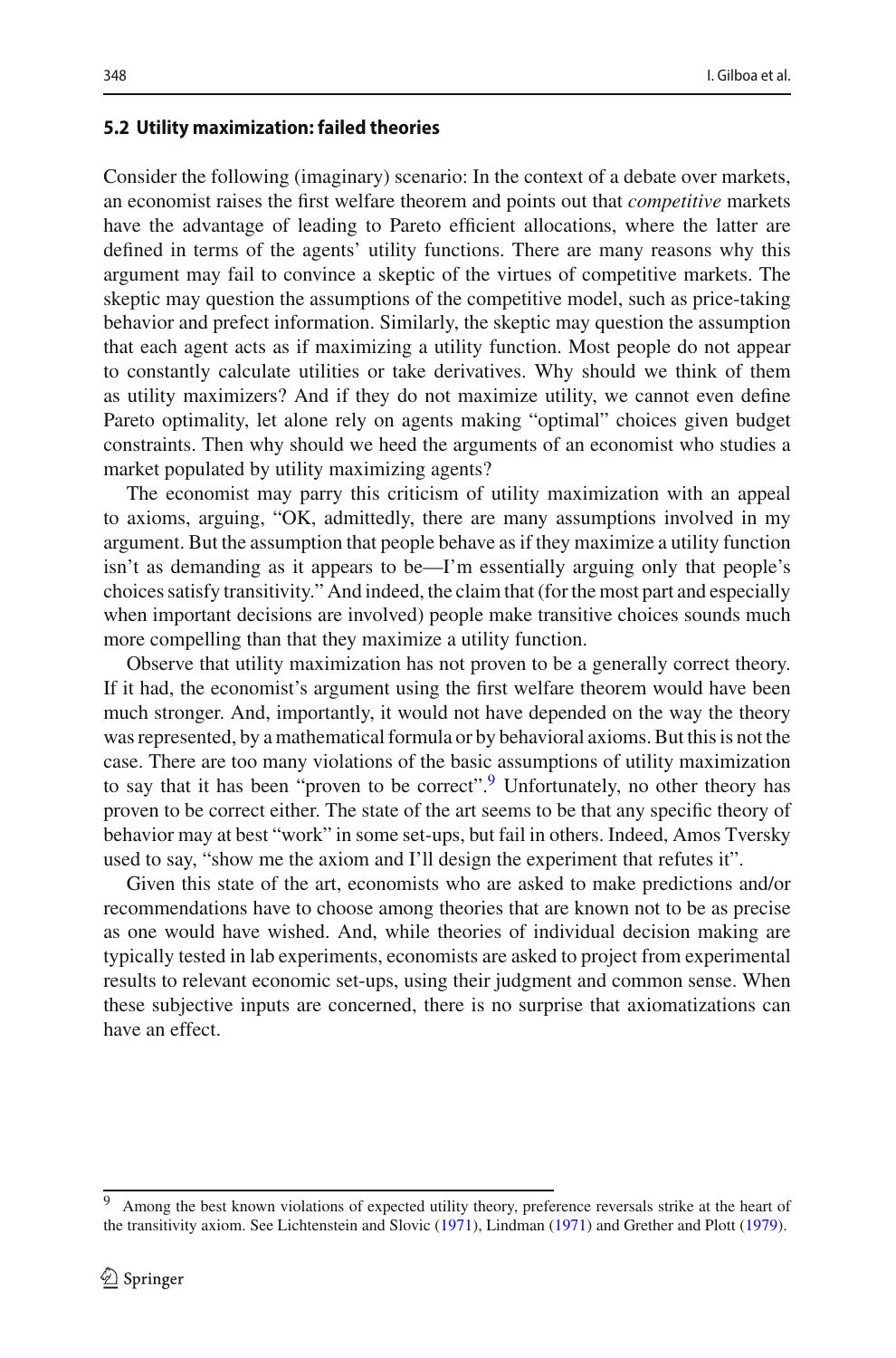#### **5.3 Prospect theory: untestable theories**

An interesting example, illustrating both the need for axioms and its absence, is the development of prospect theory.<sup>[10](#page-10-0)</sup> Kahneman and Tversk[y](#page-19-17) [\(1979\)](#page-19-17) proposed a concrete theory that was rather focused: it dealt with one-stage lotteries, each involving up to two values apart from the reference point, with known and clearly stated probabilities.

While Kahneman and Tversky offered a sketch of an axiomatization in their (*Econometrica* [1979](#page-19-17)) paper, it was probably not the most convincing argument in favor of the model. In particular, the theory presented in that paper assumed several stages coding, combination, segregation, and cancellation—that were implicit in the model and were not axiomatized. Further, the axiomatic derivation focused on the case of "regular" prospects, in their equation  $(1)$ , and did not go further to obtain their equation (2). Despite the limitations of the axiomatization, prospect theory has been very successful. The Kahneman and Tversky paper is one of most widely cited papers among those published in an economic journal over the past  $50$  years.<sup>[11](#page-10-1)</sup>

There clearly are many reasons for the success of this particular paper. Some of these may be more sociological: for example, it appears that this paper came to epitomize the general critique of models of rational choice theory. Yet, one reason for its popularity is rather classical: prospect theory is simply a successful theory. In the restricted set-up for which it was proposed, prospect theory was, and is considered to this day to be a very good approximation to the way people make risky decisions. Importantly, when the theory works, it can succeed without a compelling (or even complete) axiomatization.

However, for economic applications prospect theory needed to be extended to deal with more than three outcomes per prospect. How should that be done? One extension, which was considered by many to be what Kahneman and Tversky had in mind, was to follow Edwards's [\(1954](#page-19-22)) formula. Edwards suggested that a lottery  $(x_1, p_1; \dots; x_n, p_n)$  (guaranteeing outcome  $x_i$  with probability  $p_i$ ) is evaluated by the decision maker by a function

<span id="page-10-3"></span>
$$
V(x_1, p_1; \dots; x_n, p_n) = \sum_{i=1}^n f(p_i) v(x_i)
$$
 (1)

for a value function v (monotone in its real-valued argument) and a monotone function *f* , mapping objective probabilities into decision weights. One can then combine this idea with the notion of a reference point, considering, as does prospect theory, the  $x_i$ 's to be changes in wealth relative to the reference point, rather than absolute values.

However, this formulation is not very promising. As Fishbur[n](#page-19-23) [\(1978](#page-19-23)) showed (commenting on [a](#page-19-24) model of Handa's (Handa  $1977$ )<sup>[12](#page-10-2)</sup>), this formulation violates firstorder stochastic dominance unless *f* is linear, in which case expected utility theory re-emerges. By contrast, rank-dependent utility theory (Quiggi[n](#page-19-25) [1982](#page-19-25); Yaar[i](#page-20-2) [1987\)](#page-20-2) suggested that the function *f* be applied to decumulative probabilities so that the

<span id="page-10-0"></span><sup>10</sup> This is a real case that has not been analyzed by professional historians of science. It is based on the authors' own impressions and personal histories.

<sup>&</sup>lt;sup>11</sup> We thank Peter Wakker for this and related observations.

<span id="page-10-2"></span><span id="page-10-1"></span><sup>&</sup>lt;sup>12</sup> H[a](#page-19-24)nda [\(1977\)](#page-19-24) suggested the same formula where v was the identity.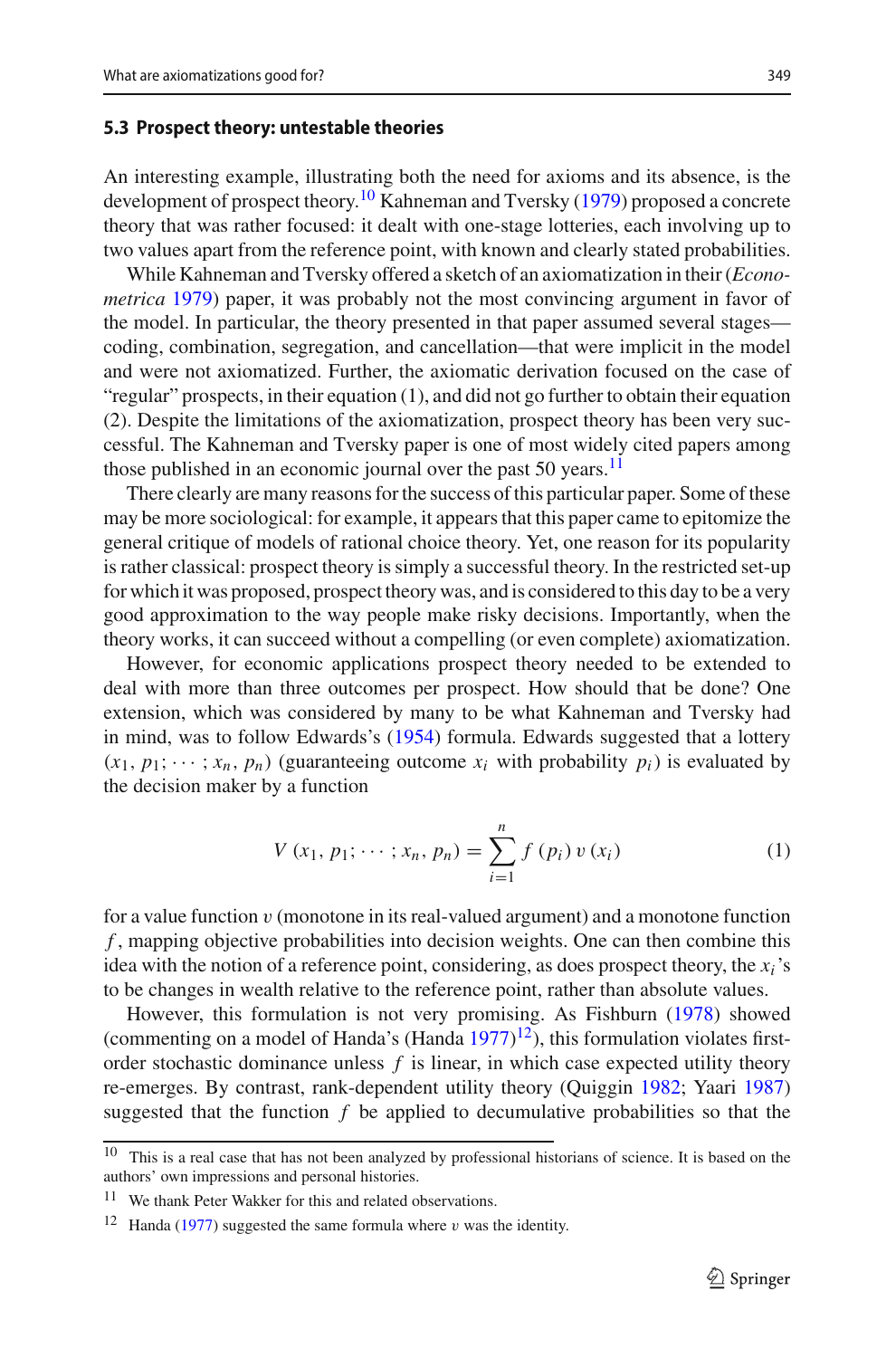functional to be maximized is

<span id="page-11-2"></span>
$$
V(x_1, p_1; \dots; x_n, p_n) = \sum_{i=1}^n \left[ f\left(\sum_{j=1}^i p_j\right) - f\left(\sum_{j=1}^{i-1} p_j\right) \right] v(x_i), \quad (2)
$$

where  $x_1 \geq \cdots \geq x_n$ .<sup>[13](#page-11-1)</sup> Interestingly, the formulation of prospect theory for prospects with two positive or two negative outcomes was in line with  $(2)$  rather than with  $(1)$ , with the latter used explicitly only for prospects with one positive and one negative outcome.

There is reason to believe that Kahneman and Tversky did not have [\(2\)](#page-11-2) in mind for the general case, and later they adopted the rank-dependent approach. Combining it with the notion of a reference point, they suggested cumulative prospect theory (Tversky and Kahnema[n](#page-20-3) [1992](#page-20-3)). In addition, Tversky and Kahnema[n](#page-20-3) [\(1992\)](#page-20-3) provide an axiomatization of cumulative prospect theory, opening the door to extensive testing of the theory. This axiomatization played a key role in the success of prospect theory.

Arguably, this history can be seen as an instance of axiomatizations helping out when theory cannot be directly tested. Kahneman and Tversky's preference for restricting attention to lotteries with small support was based on psychological considerations, preempting the possible critique that expected utility theory was violated simply because the choices presented to the participants were too complex. With some freedom of interpretation one could argue that, based on such considerations, any specific formula would be refuted in experiments involving complex prospects. That is, the general case of decision making between prospects with arbitrarily large supports can be seen as an instance of failed or of untestable theories. In a sense, one would be on safer ground by not venturing into the messy lands of complex stimuli. But if economic analysis requires a model to work with, it might be safer to generalize the experimentally tested model based on theoretical arguments rather than on experimental results that become too noisy. Thus, the axiom of first-order stochastic dominance provided a good argument in favor of cumulative prospect theory over prospect theory.

### <span id="page-11-0"></span>**6 Which models should we axiomatize first?**

The three reasons for which one may be interested in representation theorems for descriptive purposes may help us understand why in some cases the axiomatic exercise seems more compelling than in others. We believe that economists tend to see the rationale for such an exercise more readily when the model axiomatized is more general, and when it represents more "rational" behavior. We now turn to explain these terms more concretely and relate them to the discussion above.

While our main goal is to capture the reaction of fellow economists to axiomatic exercises, this section admittedly has a more normative tone than the previous ones. It should be clarified that any mathematically correct, nontrivial and/or surprising axiomatization theorem is of some value and may prove useful to economic analysis in one

<span id="page-11-1"></span>This tu[r](#page-20-4)ned out to be a special case of Choquet expected utility theory (Schmeidler [1989](#page-20-4)).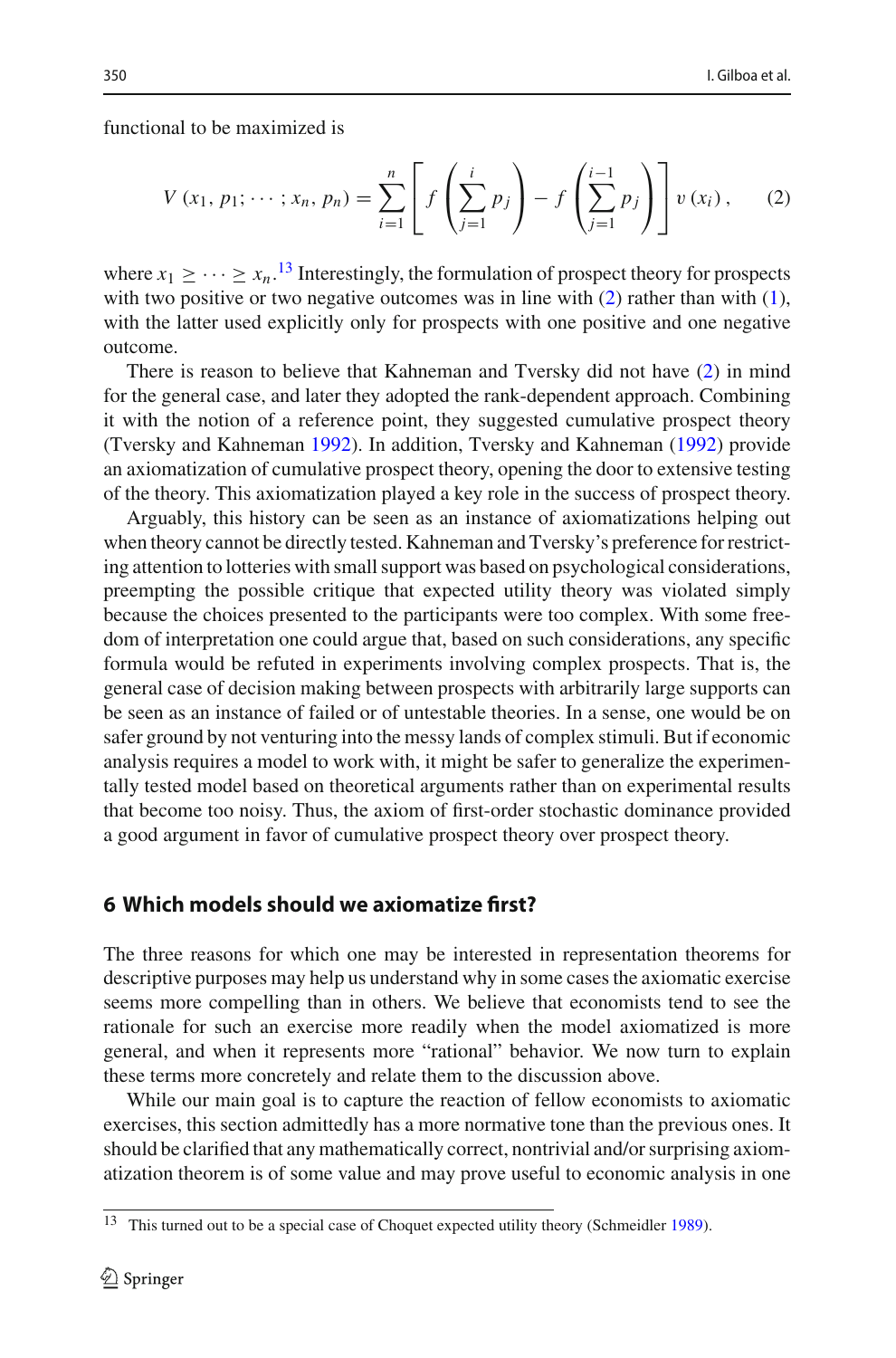way or another. The question we wish to address is not whether some axiomatizations are of any value, but which ones are likely to have a greater impact on economic analysis at large.

#### **6.1 Generality**

By generality of a model one typically refers to some measure of the set of its possible applications. The comparison of models by a "more general than" relation can thus be captured by set inclusion.

While this notion of generality appears to be a good approximation of what people have in mind when they think about scientists explaining data sets, it seems to be missing some important factors when the discourse among theorists is concerned. Consider the following examples:

<span id="page-12-0"></span>*Example 1* von Neumann and Morgenstern's independence axiom (in the standard formulation, due to Jense[n](#page-19-26) [1967;](#page-19-26) see also Fishbur[n](#page-19-23) [1978](#page-19-23)) states that

$$
P > Q \Rightarrow \alpha P + (1 - \alpha) R > \alpha Q + (1 - \alpha) R
$$

for all lotteries *P*, *Q*, *R* with finite support (and every  $\alpha \in (0, 1)$ ). Assume that we apply this theory to outcomes that are integer monetary values (in a given currency). Imagine that independence is now weakened to P-Independence, which states that the above implication holds in case *P*, *Q*, *R* have supports contained in the set of prime monetary values, but not necessarily otherwise. Clearly, P-Independence is logically implied by Independence. The model that assumes that  $\geq$  satisfies P-Independence generalizes that which assumes that  $\succ$  satisfies Independence. And yet, this generalization raises suspicion.

<span id="page-12-1"></span>**Example 2** Decision theory deals with a single decision maker. Consider next a theory of games played among 23 players. Clearly, the latter generalizes the former. Any decision problem with a single decision maker can be viewed as a special case of a 23-player game, of whom 22 are "dummy" players. Yet, a theory of games played by 23 players would raise eyebrows, whereas decision theory will not.

These examples are obviously extreme. But they still raise the question: why do these generalizations appear so ludicrous? Why do not we feel the urge to work on such models, or even to read them?

The two examples are not of the same type. In Example [1](#page-12-0) we discuss a more general theory, stated in a given language, whereas in Example [2](#page-12-1) we discuss a more general model, using a richer language. Yet, we argue that there is a common thread to both.

Let us begin with Example [1.](#page-12-0) Clearly, the degree to which we believe in an axiom is not a monotone function of its logical strength. Part of the reason is that, to be convinced of an axiom, one has to go through some reasoning. If the axiom says, "Condition C holds", one has to look for the logic of Condition C. If, by contrast, the axiom says, "Condition C holds under Circumstances D", one first has to be convinced of the logic of Condition C, then consider some counter-examples, and then see that they are ruled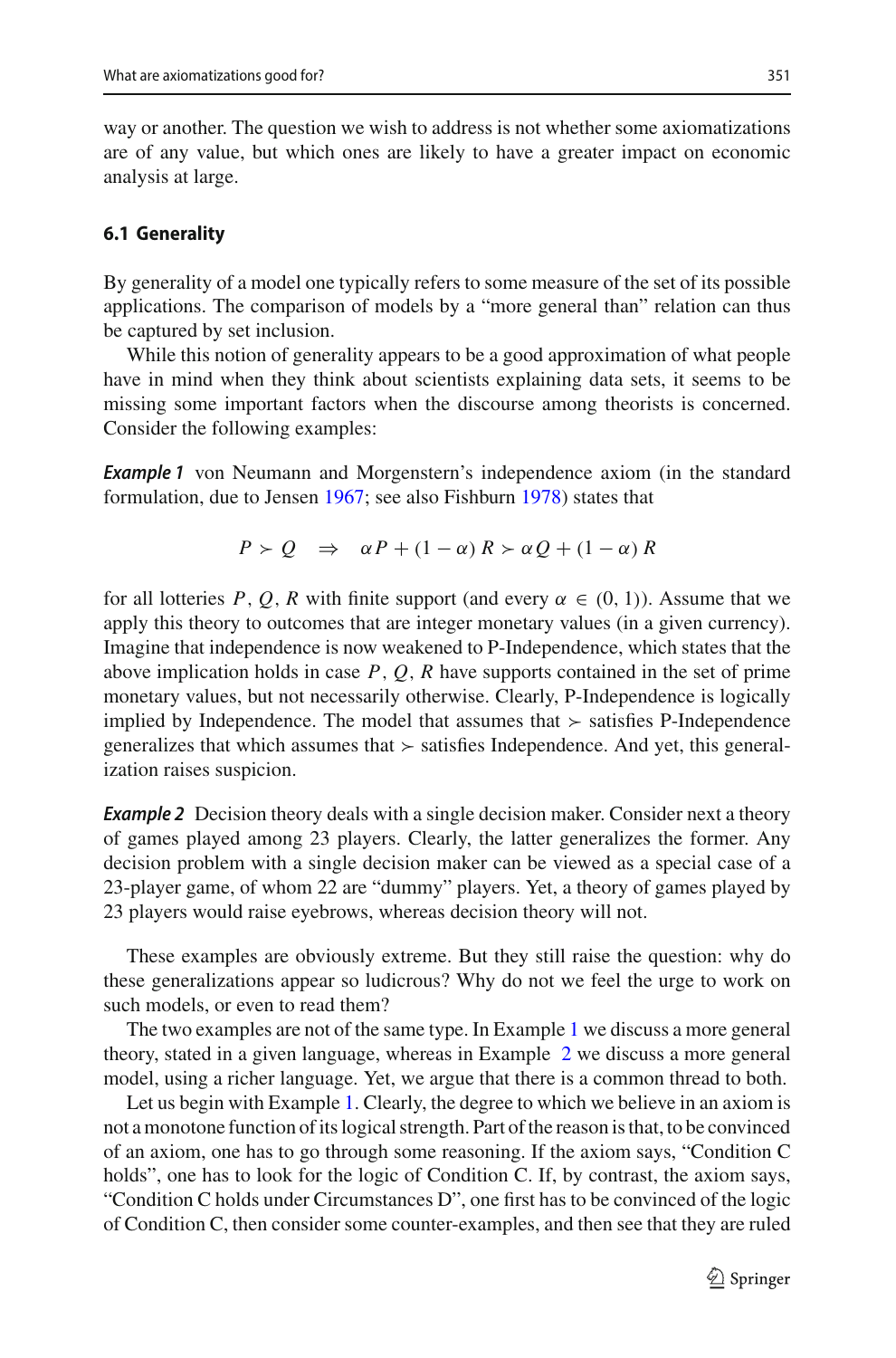out by Circumstances D. That is, the mental process by which one imagines a set of instances might be longer than the process needed to imagine a superset thereof. This could not occur if scientists were thinking of all possible instances of a model, imagining them one by one, and considering how likely is a certain axiom in each of them. If we were thinking of sets of instances in this intensional way, a more general condition could only be considered to be less probable than a less general one. But imagining all possible instances is hardly a good model of how people think about axioms. Rather, they think in an extensional way, where the sets of instances are represented in some concise way. For that reason, conjuring up a set of instances may require a longer process of imagination than would a superset thereof.

Relatedly, reading the P-Independence axiom, a reader might say, "Why on earth would you restrict the independence axiom to lotteries with supports in the prime numbers? With all due respect for number theory, can anyone seriously expect an axiom to work for prime-valued lotteries and not for others? What made you come up with this weakening of the axiom in the first place?" This suggests that part of our faith in axioms has to do with our judgment of the motives of the person presenting them and the information available to them. We realize that scientists participate in some game, in which they try to construct new theories and get credit for them. In a way that parallels Grice's Principle in the philosophy of language (Gric[e](#page-19-27) [1957](#page-19-27)), we expect scientists to come up with the simplest theories that work. Hence, when someone suggests a theory that is restricted to Circumstances D, we tend to make the inference that without this restriction the theory probably does not work, even if this was not explicitly stated. And then, when judging "Condition C holds under Circumstances D" we tend to ask ourselves, "OK, now that we infer that C does not hold universally, do we believe that assuming  $D$  is enough to rule out the counterexamples?" In some circumstances, if we have good reasons to explain why C would hold only under D, we may accept the weaker axiom. For example, assume that B-Independence is the von Neumann and Morgenstern Independence axiom limited to lotteries in which there are no probabilities in the range (0, 0.1). Like P-Independence, this axiom also generalizes Independence, by limiting the set of instances that might count as a refutation. However, in this case we may come up with a reasonable explanation for the generalization: we have learned from experiments that people have problems understanding small probabilities; B-Independence tries to do away with the problematic small probabilities but retain the basic logic of the Independence axiom. There is thus some logic for the restriction of the axiom (and the generalization of the theory). By contrast, if, as in Example [1,](#page-12-0) the restriction of the axiom to circumstances D appears arbitrary at best, we have reason to suspect that there would be many other counter-examples to the general principle, and no good argument to believe that the current weakening of the axiom would indeed fare any better than its original version.

Let us now turn to Example [2.](#page-12-1) Here, again, the choice of the number of players in a game to be 23 appears arbitrary. In particular, 23-player games do not seem to be a conceptual framework, or a "paradigm", which can be used for a variety of economic problem. Ironically, if we have to use such a framework to deal with an unknown problem, it seems safer to forget about 22 of the players, consider a single-person decision problem, and remind ourselves that games can be analyzed as special cases of decision problems, where the uncertainty involves the behavior of others. In other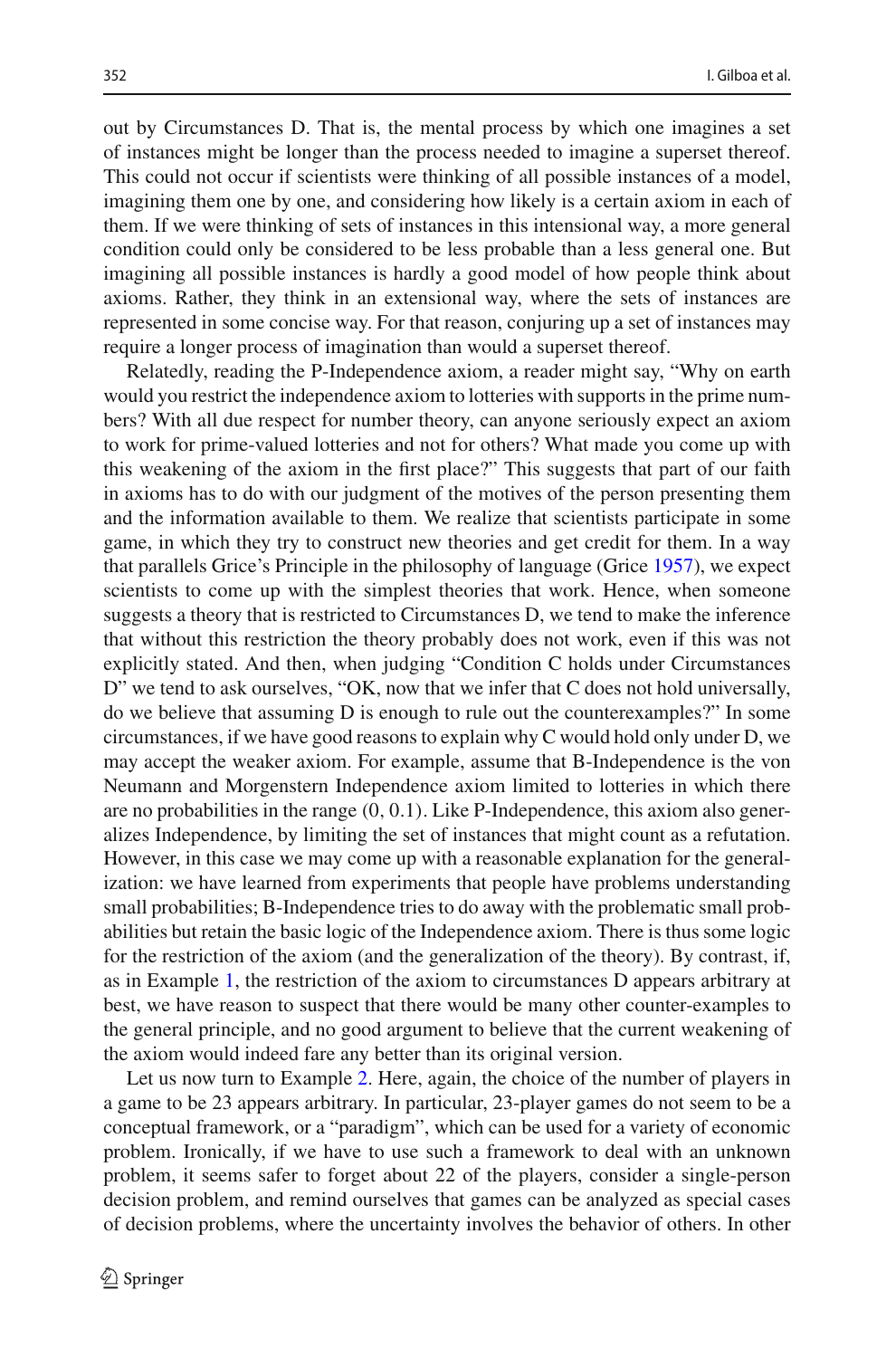words, a theory of a single decision maker can give readers a sense of a general conceptual framework, while a theory of 23-player games does not. One might not think decision theory is the ideal framework for analyzing games—perhaps because one thinks uncertainty about Nature should be modeled differently than uncertainty about optimizing opponents—but one may still prefer decision theory to the 23-player game. While the latter is a logical generalization of the former, it does not conjure in our minds a general method for modeling various situations of choice.

As in Example [1,](#page-12-0) we can also consider here the social aspect of scientific activity. A theorist who comes up with a model for a single decision maker seems to be honestly interested in a certain class of phenomena. By contrast, another who suggests a theory of 23-player games raises questions of motivation: why 23? Why not more, or less? Has the person tried the same principles with other games and failed miserably? Should we infer from what is said also about what is not?

We believe that most economists (the authors included) tend to prioritize axiomatizations of more general models over more specific ones. Considering the reasons given in Sect. [4](#page-6-0) for which axiomatizations might be useful as rhetorical devices, the first one obviously favors generality: if the model axiomatized is to be considered a conceptual framework within which yet-unconceived-of theories are to be developed, its generality is of paramount importance. Also, if we have to choose a model where each specific theory is either untestable or refuted, a more general one would certainly have greater appeal. However, in all of the above we find that the notion of generality does not correspond to simply the set of possible applications. Rather, psychological and social considerations, relating to the mental process of imagination and to the scientific game, have to be brought to bear in judging generality of models.

### **6.2 Rationality**

Faced with some of the axiomatic decision models in recent decades, more than one person apparently came up with the Tolstoy paraphrase, "All rational people are rational in the same way, but all irrational ones are irrational in their own way". We mean by this that looking for axioms, which are general, abstract principles governing human behavior, seems more fruitful when the axioms describe behavior that can be thought of as "rational" than when it is "irrational".

To make this argument meaningful, one has to define "rationality". For many economists rationality is defined by some classical set of axioms, say, Savage's [\(1954](#page-19-1)), and any behavior that veers away from the model is automatically dubbed irrational. This is not the way we use rationality here. Rather, we adopt a more subjective definition of the te[r](#page-19-28)m. As in Gilboa and Schmeidler [\(2001\)](#page-19-28), suppose that "rationality" refers to a robustness of sorts: a mode of behavior is rational for a decision maker if the latter does not wish to change it once exposed to its analysis. One reason the decision maker may not wish to change her behavior might be that she knows she cannot. For example, according to this definition it may be rational not to play chess optimally, or to fail to solve NP-Hard problems optimally. The decision maker also may not wish to change her behavior because she may not be convinced by theoretical arguments. For example, some people may prefer not to behave in accordance with Savage's model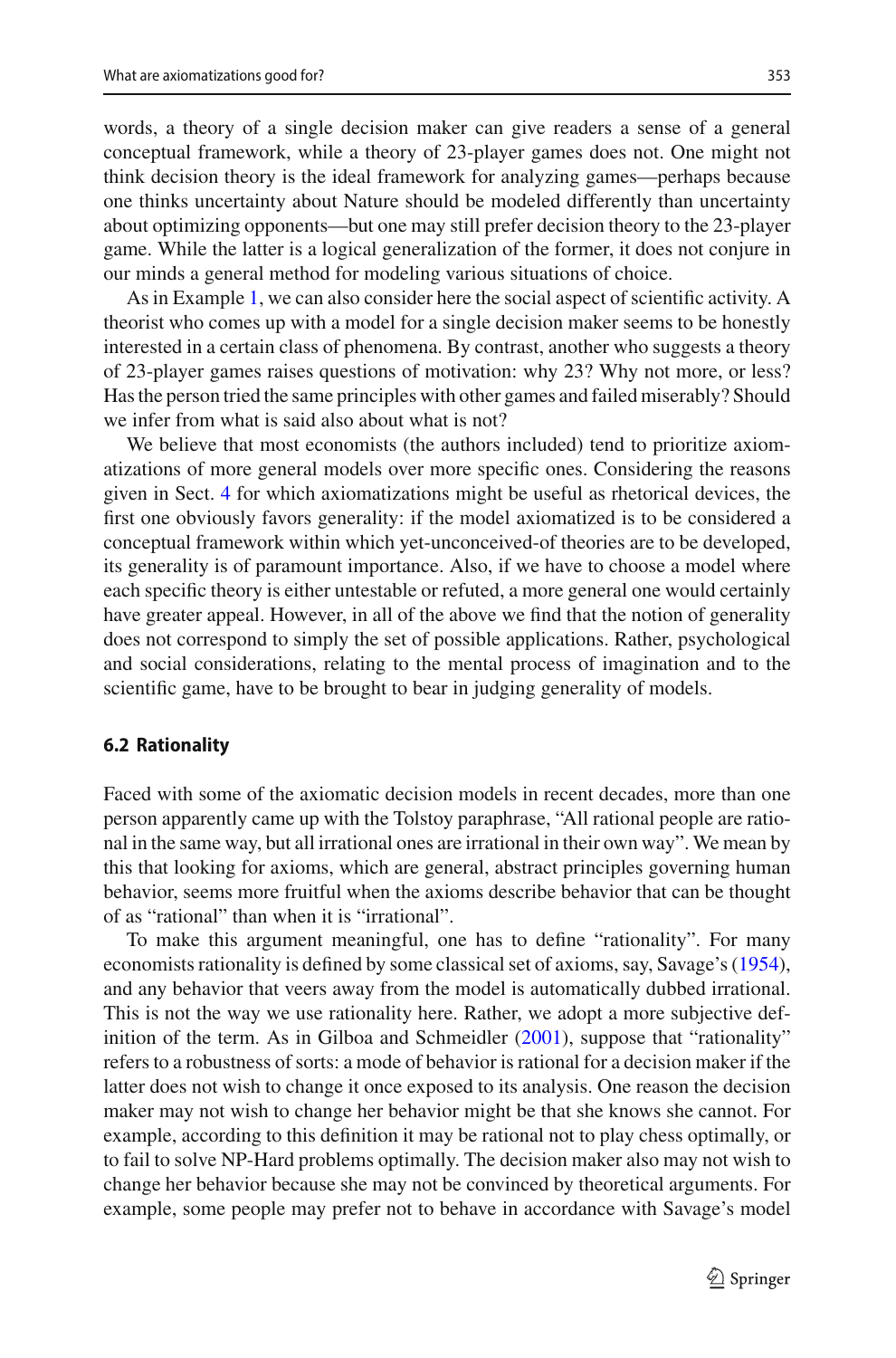when it comes to choices involving global warming, because, despite understanding Savage's axioms, they do not feel comfortable with a seemingly arbitrary choice of a prior.

Gilbo[a](#page-19-29) [\(2009\)](#page-19-29) and Gilboa et al[.](#page-19-12) [\(2009](#page-19-12)) refined this notion of rationality and distinguished between objective rationality, which has to do with the ability to convince others that one is right, and subjective rationality, whose essence is the ability to withstand criticism by others and not be convinced that one is wrong. Both notions are based on the act of convincing others, and, at least in this respect, they bring to mind Habermas's [\(1981](#page-19-30)) notion of communicative rationality.

We have stressed the importance of axioms as rhetorical devices. They are supposed to be *convincing*. As such, they seem to be intimately related to the notion of rationality. Observe that the argument for rationality of axioms is much more powerful in the case of normative applications than of descriptive ones. Indeed, for a normative application the claim that axioms should be rational is almost a tautology: normative models are supposed to convince people that they would like to make decisions in a certain way, and if they can perform this task, they are objectively rational according to the definition above.<sup>14</sup> This relationship is not as tight for descriptive applications. In these cases, it is not the decision maker who has to be convinced that they would like to make decisions in a certain way, but an economist who has to be convinced that *other* people tend to make decisions in a certain way. It is certainly logically coherent to believe, for example, that most people (including oneself) are prone to certain logical mistakes but not to accept these as desired goals.

At the same time, simple, elegant conditions that attempt to capture what most people would consider to be mistakes do not seem to be as compelling as similarly elegant conditions that are accepted as rational. For example, economists may readily accept modus ponens as a tenet of rationality, even while recognizing that all humans may violate it in their reasoning from time to time. However, someone interested in a model of irrational behavior would not typically accept an axiom stating that whenever a person accepts *p* and  $p \rightarrow q$ , they also accept  $\neg q$ , even if the axiom is softened by recognizing that it may be violated from time to time. Instead, one would like to study under which conditions modus ponens is violated. The answer would probably lie in detailed psychological studies, taking into account the person's age and education, the topic over which they reason, the time allowed and the stakes involved—in short, many factors that are typically absent from axiomatic decision theory.

As the notion of rationality we refer to is subjective, our argument cannot possibly classify axiomatizations as good or bad, worthwhile or worthless. However, we believe that the general reaction of economists to an axiomatic model is justifiably more positive the more rational is the behavior under discussion.

<span id="page-15-0"></span><sup>14</sup> Clearly, "convincing people" should be operationalized in a quantitative manner. Some people may be convinced to follow a decision model, while others may not; they may accept it for some applications but not for others, etc. Note that these measurement issues apply both to the term "normatively appealing" and to "objectively rational".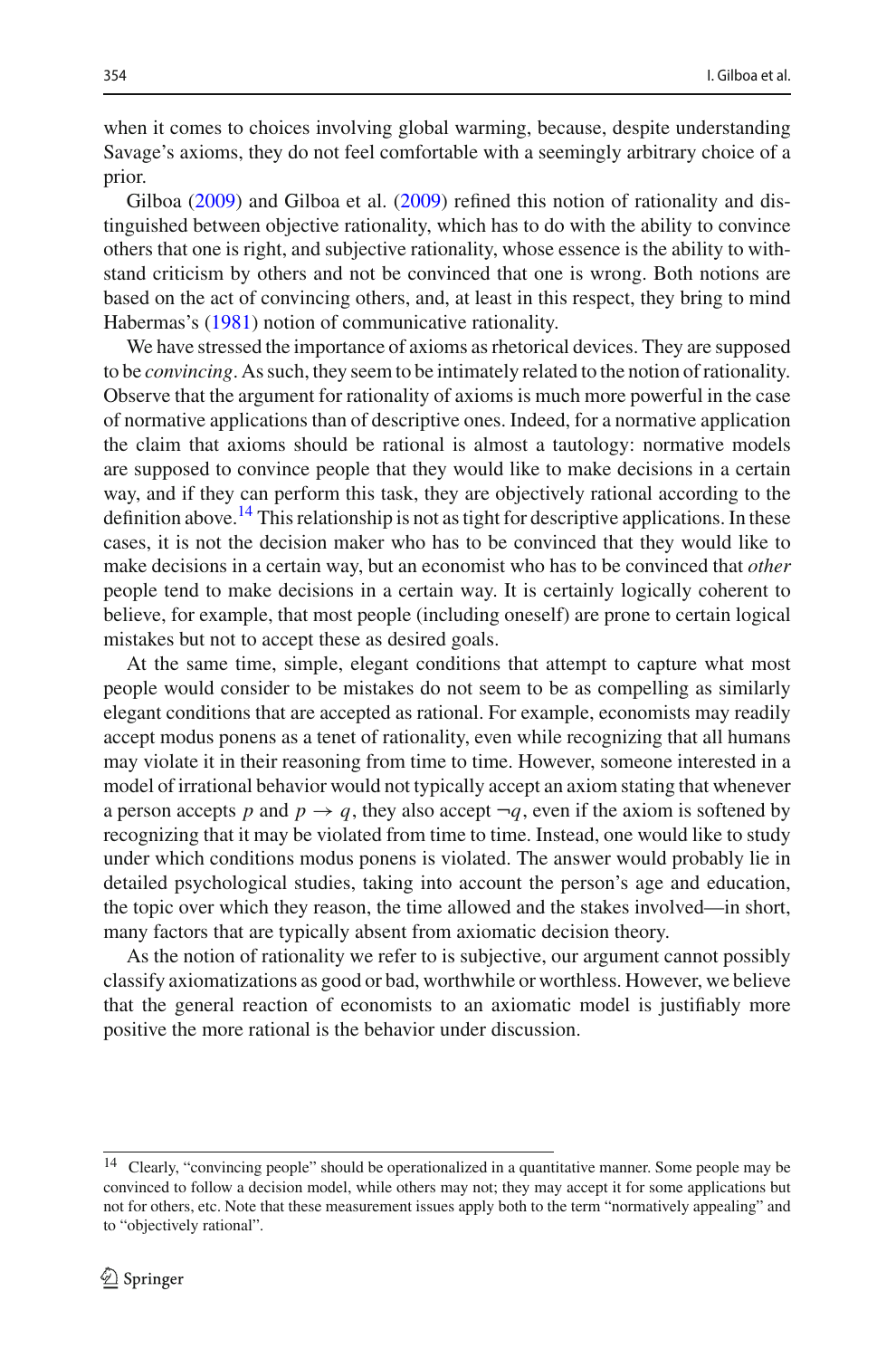### <span id="page-16-0"></span>**7 Concluding comments**

### **7.1 Interpretation in scientific analysis**

In the axiomatizations we discuss, presumably observable choice behavior is shown to be equivalent to a representation that involves mathematical constructs such as "utility function", "probability measure", and the like.  $^{15}$  $^{15}$  $^{15}$  These constructs are named so as to suggest interpretations based on mental concepts such as "desirability", "belief", and so forth. In Economics, such an exercise is often taken to be a *definition* of the mental concept in question.

There are two types of critiques that can be raised against such a definition. First, it can be argued that, in practice, the axioms do not hold for many decision makers, or perhaps need not hold even for rational decision makers, and, therefore, the implicitly suggested mathematical measurement of the mental concept is groundless. Second, it is possible that the axioms hold but that the interpretation is not as compelling as it might seem. In the first case it is sometimes possible to re-define elements in the model so as to allow the axioms to hold, and, correspondingly, to revisit the interpretation of the mental concepts in a richer model. We illustrate this using two examples.

### **7.1.1 Example 1: utility under certainty**

As is well-known, a complete and transitive binary relation over a finite set can be represented by maximization of a function, typically referred to as the "utility function". Note that the name chosen and the way that the function is used in much of economic theory (including the welfare theorems) suggests that a higher utility is a good thing. In particular, obtaining a higher utility values for the functions of some individuals without decreasing those of others is considered desirable.

A possible critique of the first type was raised by Se[n](#page-20-5) [\(1993](#page-20-5)), who argued that a binary relation is not always well-defined. In a classical example, he suggested to consider a decision maker who likes apples but knows she is not supposed to appear greedy, and, therefore, always selects the second largest apple from a choice set. Violating independence of irrelevant alternatives, such a decision maker cannot be described by a binary relation, or by a utility function that is defined on alternatives alone.

This critique can be countered by re-defining the objects of choice, so that not only apples, but also image and social standing are at stake. By including these relevant factors into the definition of "an outcome", and allowing the utility function to depend on them, one can re-instate the binary relation and the interpretation of the utility function as measuring desirability. Observe that such a re-definition may be restricted to theoretical work, whereas in empirical work, in the absence of data on "image" and "social standing", one may have to use a more general conceptual framework than simple utility maximization.

By contrast, a possible critique of the second type would be along the lines of the well-being and happiness literature, arguing that people may obey the axioms of utility

<span id="page-16-1"></span><sup>15</sup> Other concepts can be "qualitative probability", "cost of temptation", "similarity", etc.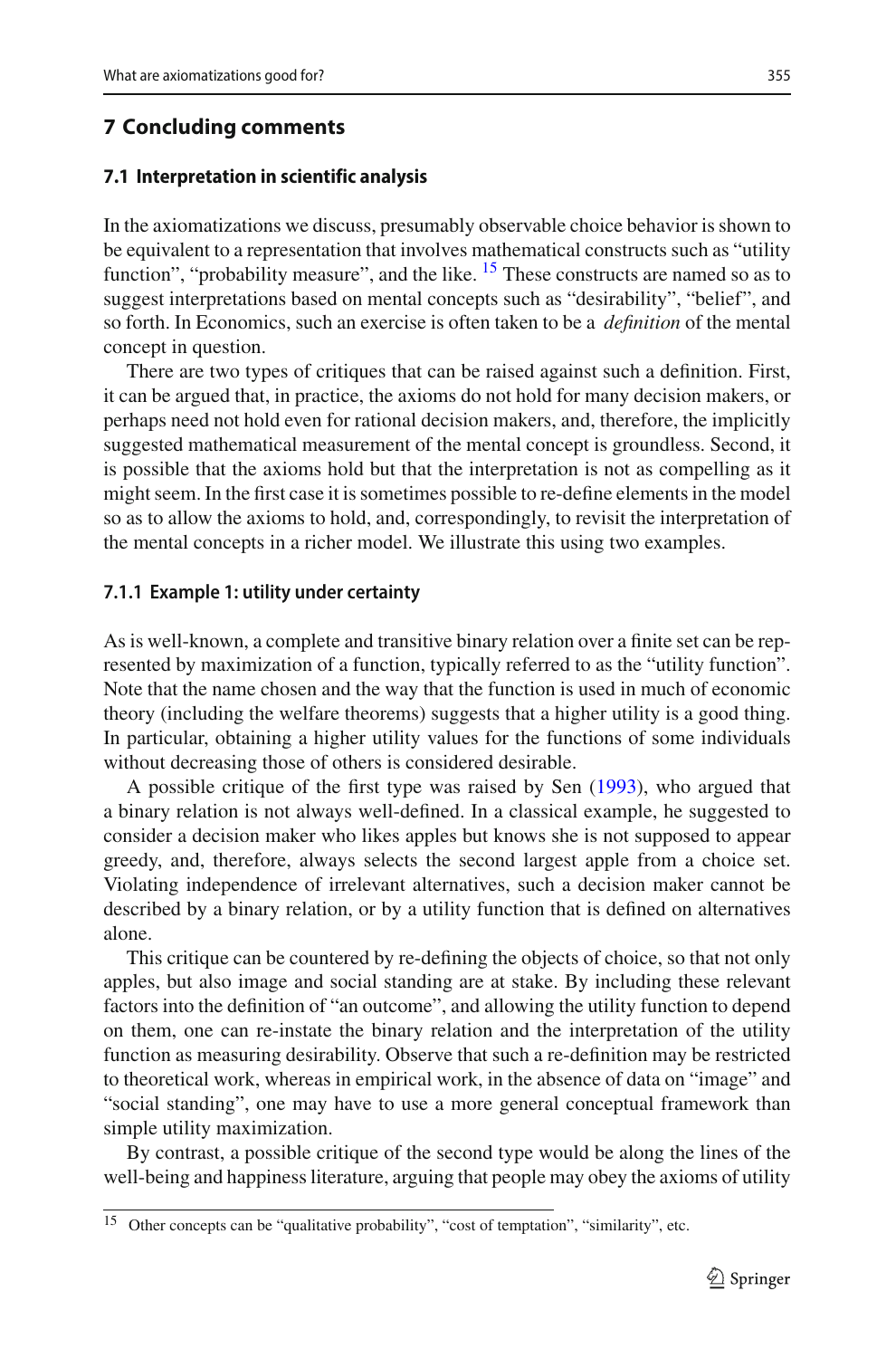maximization, but that it would be premature to interpret the mathematical function that describes choice as a measure of well-being. Specifically, people may prefer jobs that pay higher salaries, but the pursuit of riches does not lead to happiness. This claim is not about the descriptive or normative validity of the axioms, but about the meaning one should attach to the mathematical constructs used to describe behavior.

#### **7.1.2 Example 2: subjective probabilities**

Savage's derivation of subjective probabilities was criticized for assuming stateindependent utilities. Critiques of the first type suggested that some of the axioms would not hold (descriptively) and even need not hold (normatively). Specifically, Aumann argues that Savage's axioms P3 and P4 are both likely to be violated if one considers outcomes whose desirability depends on the state of the world, such as a swimsuit and an umbrella.

Notice that, as in the case above, one can re-define the concepts to salvage the axioms. Indeed, Savage's reply to Aumann was that a swimsuit and an umbrella are not final outcomes, but uncertain acts, and an outcome should be sufficiently informative to determine the decision maker's well-being, as "lying by the pool on a sunny day", or "running for cover half naked in the rain"[.16](#page-17-0) As above, such re-definitions of outcomes can be very useful for theoretical work, but may be of little help for empirical work relying on the scanner data about the purchase of swimsuits and umbrellas.

However, Savage's definition of subjective probability and state-independent utility was also subject to a critique of the second type. In another famous example by Aumann (see Karn[i](#page-19-31) [1996](#page-19-31)), a decision maker may satisfy all of Savage's axioms, but, because in one event (of his wife's death) his utility is a linear transformation of his utility in the complement event, the subjective probability "measured" by Savage's representation would not correspond to his actual beliefs. That is, the axioms might hold, giving rise to a unique probability measure-cum-state-independent utility, but the interpretation of the former as a representation of beliefs would be unwarranted.

### **7.1.3 Conclusion**

One should be careful in interpreting the mathematical constructs that are derived from an axiomatic approach to behavior. The axiomatic project we discuss can sometimes be viewed as at attempt to measure presumably unobservable mental processes based on presumably observable behavior. Thus, choice provides meaning to the vague concept of "utility", betting behavior provides meaning to "subjective probability", and so forth. If the axioms fail to hold, one receives an alarm signal. If a decision maker violated the independence of irrelevant alternatives (under certainty) or Savage's P3 and P4 (under uncertainty), one can tell that there is a problem with the data. One approach would be to re-define concepts, and thus take into account important factors that affect the mental process under consideration. But if the axioms do hold, one

<span id="page-17-0"></span><sup>16</sup> Famously, Savage also ridiculed his own defense by writing "I don't mind being hanged as long as my reputation and good health are unharmed". See Gilbo[a](#page-19-29) [\(2009\)](#page-19-29) for further discussion of the delineation of applications in which state-dependent utility is unavoidable.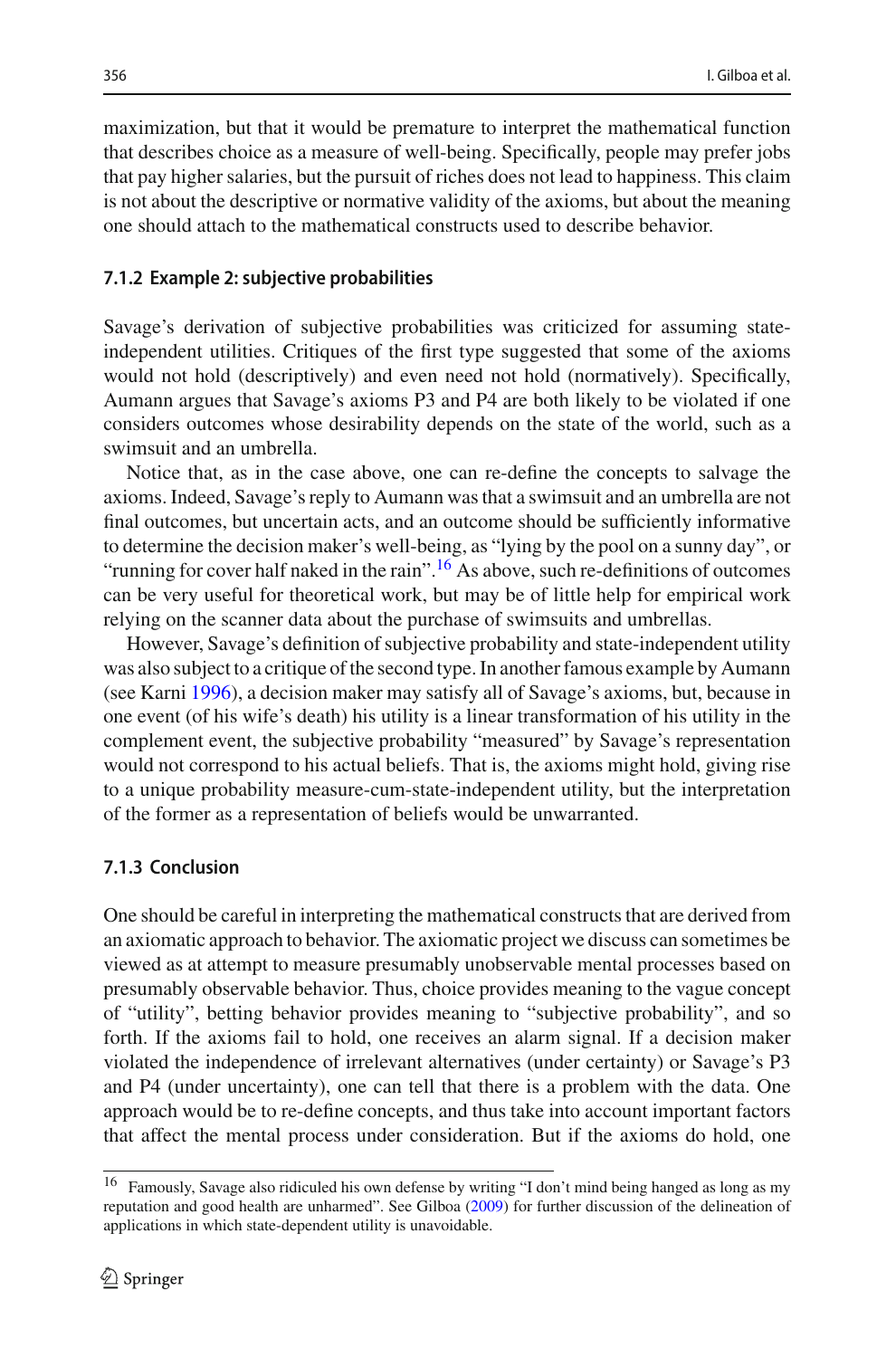should be careful not to jump to the conclusion that the mathematical constructs derived from them necessarily have the intended meaning.

Note that in the above we use the prefix "presumably-" both to observed behavior and to unobserved mental processes. While economic theory sometimes errs in assuming that choice is more readily observable than it really is, it also sometimes errs in pretending that choice is all that is observable. In particular, self-report data are often useful, and they would prove relevant in both of our examples.<sup>17</sup>

#### **7.2 Interpretation in meta-scientific analysis**

Meta-scientific applications of axiomatizations also rely on rhetoric to a large extent. Consider, for example, the von Neumann and Morgenstern axiomatization of expected utility maximization under risk. It can be viewed as a definition of the theoretical concept "utility", providing a way of measuring it, and a specification of the degree of uniqueness of the function.<sup>[18](#page-18-9)</sup> But in order to measure the utility function of a given individual one need not resort to the axioms; one may directly use the representation by the expected utility formula, as long as it is not refuted.<sup>[19](#page-18-10)</sup> However, the theorem can help convince economists that the term "utility" will not be devoid of content for many agents: whenever an agent satisfies the axioms, that agent's utility will be measurable and well-defined. Such a claim can affect the economist's faith in the meaningfulness of the term without necessarily testing it.

# **References**

- <span id="page-18-3"></span>Allais, M. (1952). Fondements d'une théorie positive des choix comportant un risque et critique des postulats et axiomes de l'École Américaine. *Econométrie*, 257–331.
- <span id="page-18-4"></span>Allais, M. (1953). Le comportement de l'homme rationnel devant le risque: Citique des postulats et axiomes de l'École Américaine. *Econometrica*, *21*(4), 503–56.
- <span id="page-18-2"></span>Anscombe, F. J., & Aumann, R. J. (1963). A definition of subjective probability. *The Annals of Mathematics and Statistics*, *34*, 199–205.
- <span id="page-18-7"></span>Arrow, K. J. (1951). Alternative approaches to the theory of choice in risk-taking situations. *Econometrica*, *19*, 404–437.
- <span id="page-18-6"></span>Carnap, R. (1923). Uber die Aufgabe der Physik und die Andwednung des Grundsatze der Einfachstheit. *Kant-Studien*, *28*, 90–107.
- <span id="page-18-11"></span>Cozic, M., & Hill, B. (2015). Representation theorems and the semantics of decision-theoretic concepts. *Journal of Economic Methodology*, *22*, 292–311.
- <span id="page-18-5"></span>Debreu, G. (1954). Representation of a preference ordering by a numerical function. In R. M. Thrall, C. H. Coombs, & R. L. Davis (Eds.), *Decision processes* (pp. 159–165). New York: Wiley.

<span id="page-18-1"></span><span id="page-18-0"></span>de Finetti, F. (1931). Sul significato Soggettivo della Probabilità. *Fundamenta Mathematicae*, *17*, 298–329. de Finetti, F. (1937). La prevision: ses lois logiques, ses sources subjectives. *Annales de l'Institut Henri Poincare*, *7*, 1–68.

<span id="page-18-8"></span><sup>&</sup>lt;sup>17</sup> In the first, self-report has famously been used to measure well-being. Despite many problems with this measurement tool, "Subjective Well-Being" is still considered an important source of information. Likewise, in Aumann's example involving the decision maker's wife self-report would be a way to find out that the measured probability does not correspond to his beliefs.

<sup>&</sup>lt;sup>18</sup> See Moscat[i](#page-19-18) ( $2018$ ) for a discussion of the development of utility theory.

<span id="page-18-10"></span><span id="page-18-9"></span>See Cozic and Hi[l](#page-18-11)l [\(2015\)](#page-18-11) on axiomatizations as definitions of theoretical terms.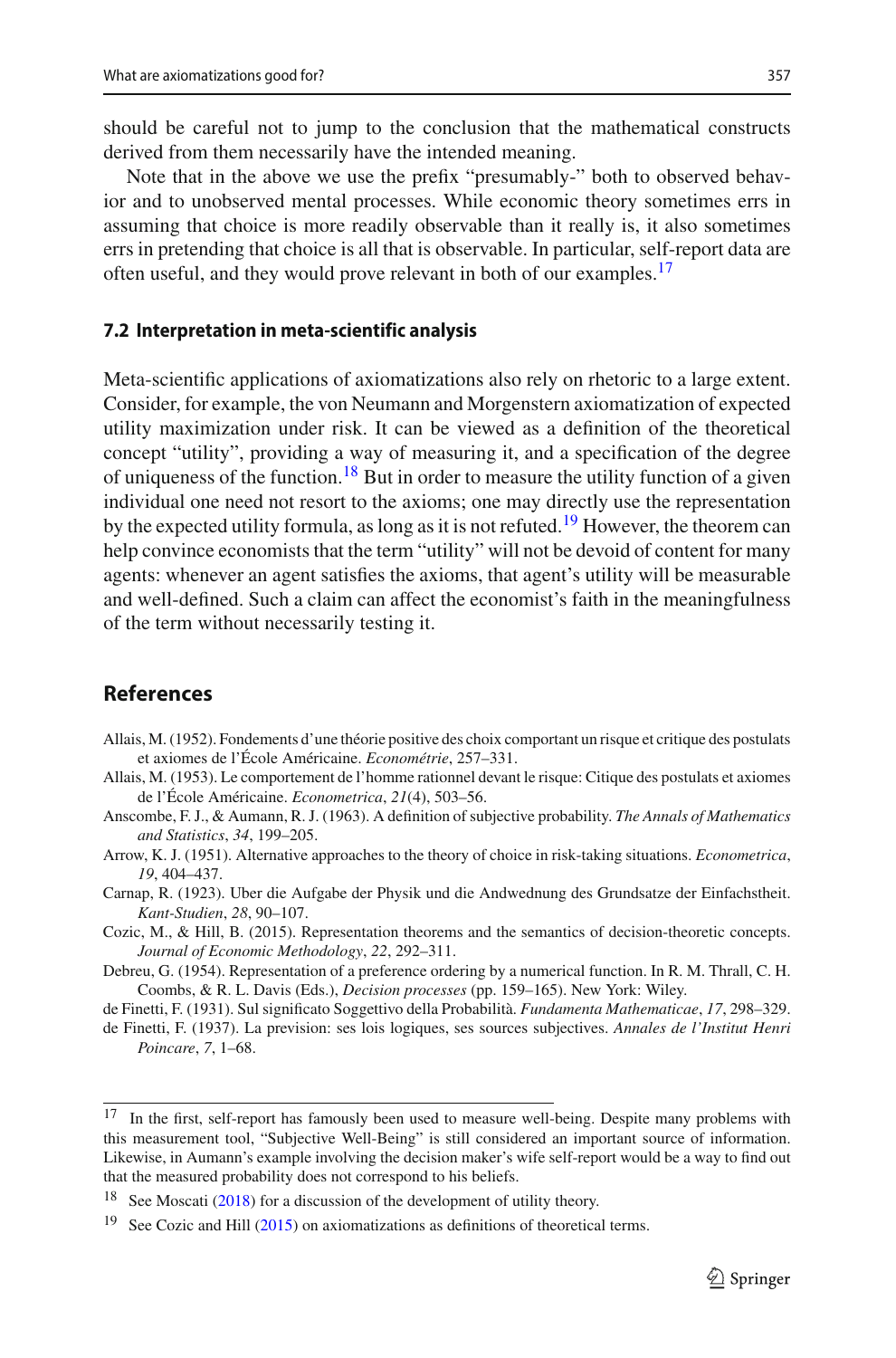- <span id="page-19-3"></span>Dekel, E., & Lipman, B. L. (2010). How (not) to do decision theory. *Annual Review of Economics*, *2*, 257–282.
- <span id="page-19-22"></span>Edwards, W. (1954). The theory of decision-making. *Psychological Bulletin*, *51*, 380–417.
- <span id="page-19-23"></span><span id="page-19-2"></span>Ellsberg, D. (1961). Risk, ambiguity and the savage axioms. *Quarterly Journal of Economics*, *75*, 643–669. Fishburn, P. C. (1978). On Handa's new theory of cardinal utility and the maximization of expected return. *Journal of Political Economy*, *86*, 321–324.
- <span id="page-19-29"></span>Gilboa, I. (2009). *A theory of decision under uncertainty*. Cambridge: Cambridge University Press.
- <span id="page-19-12"></span>Gilboa, I., Postlewaite, A., & Schmeidler, D. (2009). Is it always rational to satisfy savage's axioms? *Economics and Philosophy*, *25*, 285–296.
- <span id="page-19-13"></span>Gilboa, I., Postlewaite, A., & Schmeidler, D. (2012). Rationality of belief. *Synthese*, *187*, 11–31.
- <span id="page-19-14"></span>Gilboa, I., Postlewaite, A., Samuelson, L., & Schmeidler, D. (2014). Economic models as analogies. *Economic Journal*, *128*, F513–F533.
- <span id="page-19-15"></span>Gilboa, I., Postlewaite, A., Samuelson, L., & Schmeidler, D. (2016). Economics: Between prediction and criticism. *International Economic Review* (2016) (forthcoming)
- <span id="page-19-28"></span>Gilboa, I., & Schmeidler, D. (2001). *A theory of case-based decisions*. Cambridge: Cambridge University Press.
- <span id="page-19-21"></span>Grether, D. M., & Plott, C. R. (1979). Economic theory of choice and the preference reversal phenomenon. *American Economic Review*, *69*, 623–638.
- <span id="page-19-27"></span>Grice, H. P. (1957). Meaning. *Philosophical Review*, *66*, 377–388.
- <span id="page-19-30"></span>Habermas, J. (1981). *Theory of communicative action, Vol I: Reason and the rationalization of society, English edition* (p. 1984). Boston: Beacon.
- <span id="page-19-24"></span>Handa, J. (1977). Risk, probabilities, and a new theory of cardinal utility. *Journal of Political Economy*, *85*, 97–122.
- <span id="page-19-6"></span>Herstein, I. N., & Milnor, J. (1953). An axiomatic approach to measurable utility. *Econometrica*, *21*, 291– 297.
- <span id="page-19-5"></span>Jaffray, J.-Y. (1975). Existence of a continuous utility function: An elementary proof. *Econometrica*, *43*, 981–983.
- <span id="page-19-26"></span>Jensen, N.-E. (1967). An introduction to Bernoullian utility theory I, II. *Sedish Journal of Economics*, *69*(163–183), 229–247.
- <span id="page-19-17"></span>Kahneman, D., & Tversky, A. (1979). Prospect theory: An analysis of decision under risk. *Econometrica*, *47*, 263–291.
- <span id="page-19-31"></span>Karni, E. (1996). Probabilities and beliefs. *Journal of Risk and Uncertainty*, *13*, 249–262.
- <span id="page-19-19"></span>Lichtenstein, S., & Slovic, P. (1971). Reversals of preferences between bids and choices in gambling decisions. *Journal of Experimental Psychology*, *89*, 46–55.
- <span id="page-19-20"></span>Lindman, H. R. (1971). Inconsistent preferences among gambles. *Journal of Experimental Psychology*, *89*, 390–397.
- <span id="page-19-11"></span>Loewenstein, G. (1992). The fall and rise of psychological explanation in the economics of intertemporal choice. In G. Loewenstein & J. Elster (Eds.), *Choice over time* (pp. 3–34). New York: Russell Sage.
- <span id="page-19-4"></span>Luce, R. D., Krantz, D., Suppes, P., & Tversky, A. (1990). *Foundations of measurement, Vol. III: Representation, axiomiatization, and invariance*. New York: Academic Press.
- <span id="page-19-9"></span>Luce, R. D., & Suppes, P. (1965). Preference, utility and subjective probability. In R. D. Luce, R. R. Bush, & E. Galanter (Eds.), *Handbook of mathematical psychology* (Vol. III, pp. 249–410). New York: Wiley.
- <span id="page-19-7"></span>Marschak, J. (1950). Rational behavior, uncertain prospects, and measurable utility. *Econometrica*, *18*, 111–141.
- <span id="page-19-8"></span>Marshall, A. (1920). *Principles of economics* (8th ed.). London: Macmillan.
- <span id="page-19-16"></span>Moscati, I. (2016). How economists came to accept expected utility theory: The case of Samuelson and Savage. *Journal of Economic Perspectives*, *30*, 219–236.
- <span id="page-19-18"></span>Moscati, I. (2018). *Measuring utility: From the marginal revolution to behavioral economics*. Oxford: Oxford University Press.
- <span id="page-19-10"></span>Popper, K. R. (1934). *Logik der Forschunghe: The logic of scientific discovery (English Edition 1958)*. London: Hutchinson and Co.
- <span id="page-19-25"></span>Quiggin, J. (1982). A theory of anticipated utility. *Journal of Economic Behaviorand Organization*, *3*, 225–243.
- <span id="page-19-0"></span>Ramsey, F. P. (1926). Truth and probability. In R. Braithwaite (Ed.), *The foundation of mathematics and other logical essays* (p. 1931). London: Routledge.
- <span id="page-19-1"></span>Savage, L. J. (1954). *New York: The foundations of statistics*. Oxford: Wiley.